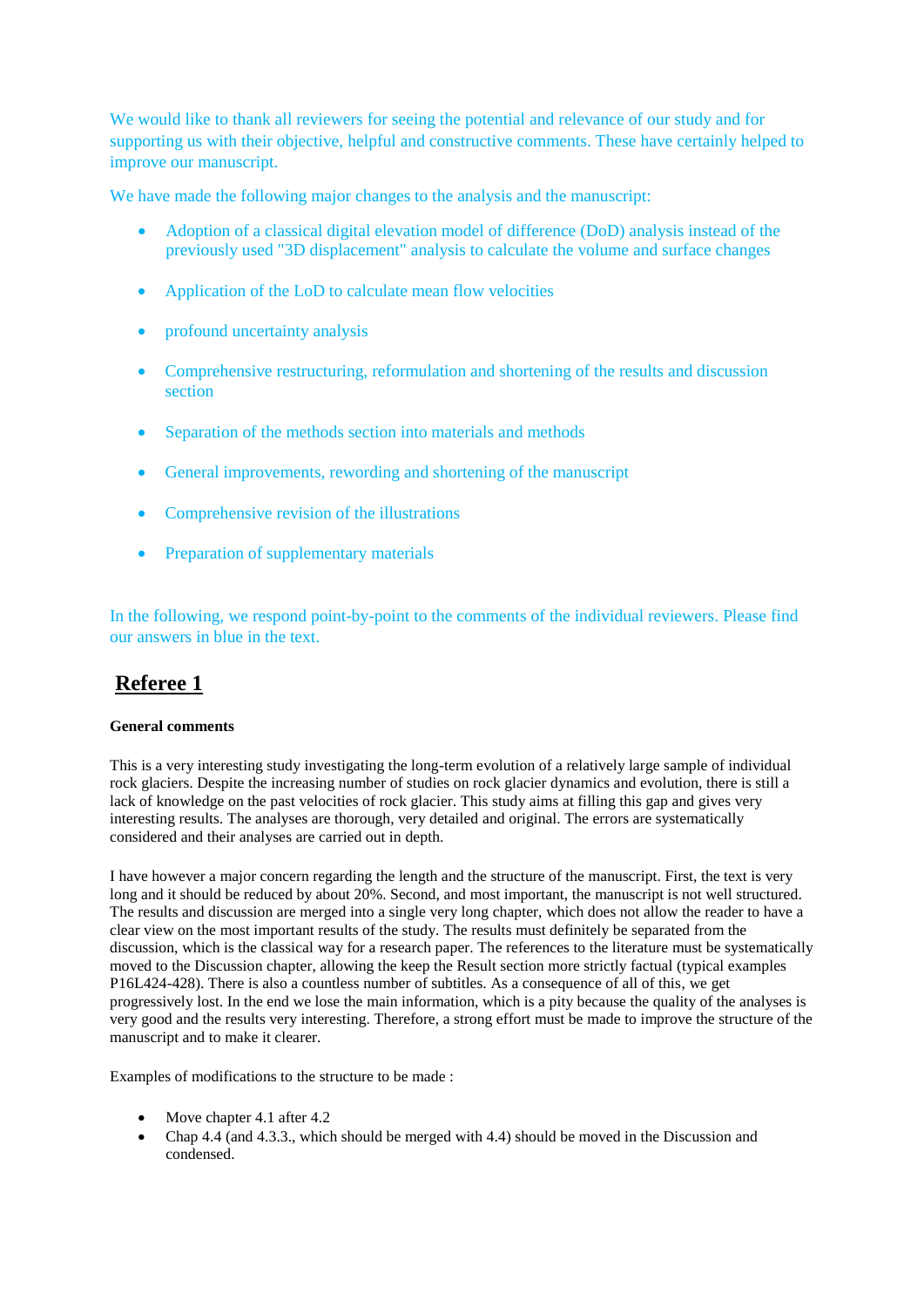The difficulty for such a study relies on its intrinsic interest : whereas similar studies generally consider one or two landforms, here a large amount of data is available for 9 rock glaciers. Thus, the authors must find a way between presenting sufficient data without losing the reader in two many details. A way to do it would be to focus more on the general trends and to reduce a bit the analyses of the exceptions and of the special cases.

*We agree with the comments on the length and structure of the manuscript. As we have generated a lot of data on the different rock glaciers, it was very difficult to highlight the really important results and discussion points. However, your comments have led to more clarity about what the important statements and results are. We will more clearly provide the important points and elaborate them better. In addition to the proposed changes to the introduction, we separated, restructured and condensed the results and discussion sections for better structure and clarity. In the results section, we present the strictly factual results of the rock glacier inventory, the changes in the meterological forcing, the flow velocity analysis and the surface elevation change analysis, particularly the last two points in a more general way. In the discussion section, we discuss the flow velocities and volumetric changes in the regional context and work out the similarities and differences in the reaction. As a further point, we relate the flow velocities and volumetric changes to the changes in the forcing parameters (temperature, snow cover and precipitation) and discuss them more systematically on the basis of the existing literature.* 

The introduction is a bit lengthy and not well structured. Up to line 55 it's a long summary on the general characteristics of a rock glacier. Not everything is useful, thus I suggest to shorten this part and to keep only what is necessary. Another issue is that we must wait the end of the introduction to know the goal of the study. Ok, the precise objective must be presented after the state of the art, but the general objective, or at least the topic of the paper must be stated much earlier. Thus, I recommend to reorganize the introduction and to better structure it (see specific comments).

*We revised and shortened the passage on general rock glacier characteristics. In addition, we state the aim of the study in a sentence at the beginning of the introduction.*

The state of the art is generally good, but additional references on the current state/velocities of rock glaciers, including destabilizing ones, could be added. For example Kummert et al. 2018, Vivero & Lambiel 2019, Marcer et al. 2021,…

*We have added a reference to Vivero & Lambiel 2019 and Marcer et al. 2021 to the section on rock glacier destabilisation.* 

### *P2L58-58*

In such a study it would really help to have a Google Earth link to visualize the rock glaciers, or/and pictures of each rock glacier.

*We agree. In complement to figure 1, which showes two pictures of the studied rock glaciers, we included a .kmz file with the locations of the rock glaciers in the suppementary part of the paper.*

The results of the rock glacier inventory are presented in the Study area section, whereas the method for achieving it is presented after, in the Material and Methods section. This is not coherent. Since this rock glacier inventory is part of this study, the results must be moved in the corresponding section and removed from the Study area section.

# *We agree. We mention the previous studies on rock glaciers in the Kaunertal in the study area section and present the results of the inventory in the results section.*

The calculated 3D displacements are changes normal to the surface. As explained by the authors, they are an alternative to the traditional DoD, and even a better quantification of the thinning/thickening processes on an icesursaturated permafrost body (see Vivero & Lambiel 2019 for a similar study). But this is not 3D displacement. The latter is rather a displacement that considers the 3 components x, y and z. As such this defines the displacement parallel to the slope angle, and thus the real displacement, contrary to the horizontal 2D displacement. The titles and text related to this must then be reformulated.

*We agree that 3D displacement is a misleading term. As Referee 2 has pointed out, our methodology for calculating volumes by gridded '3D displacements' is invalid as this leads to small but systematic errors in*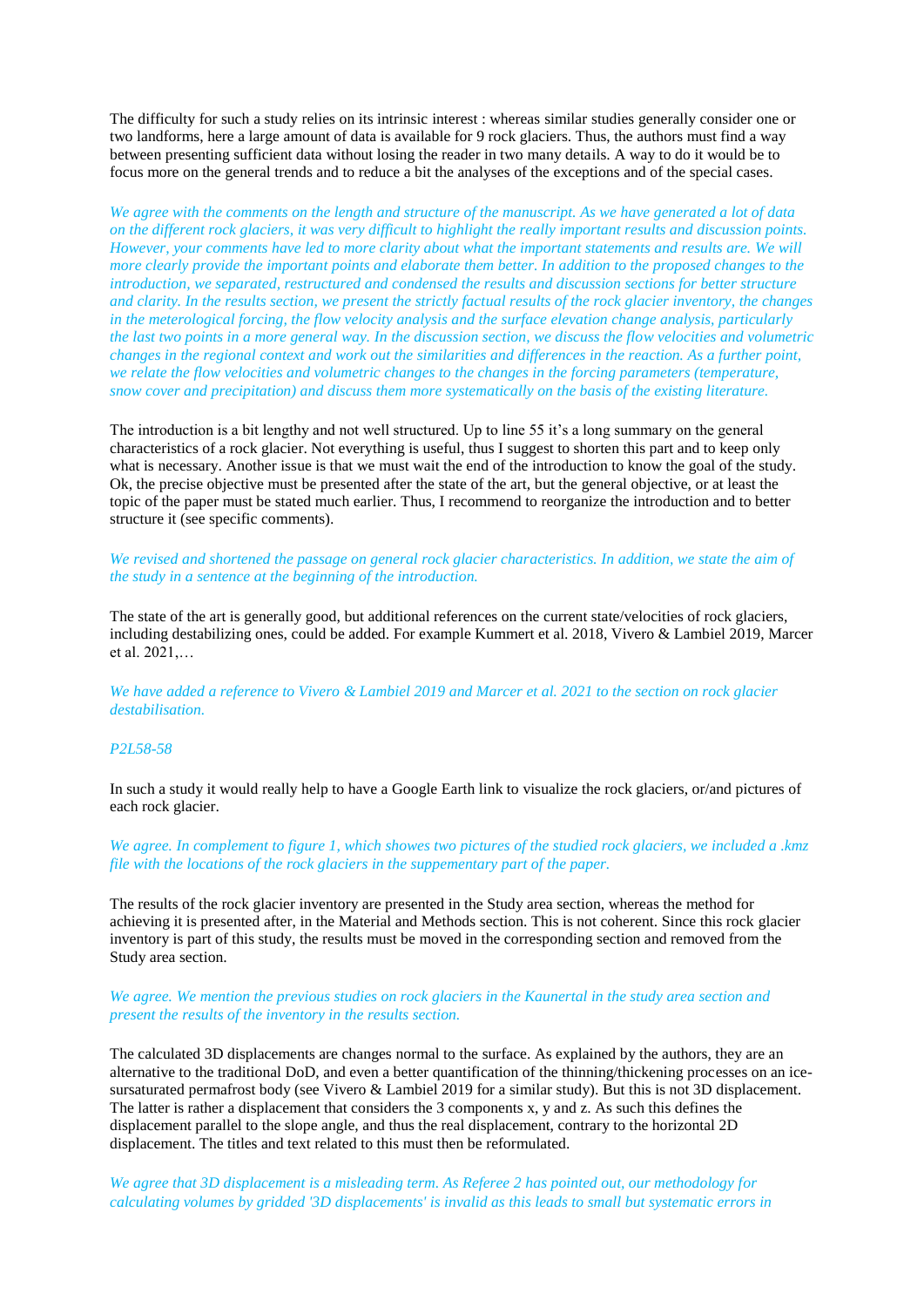*volumes. Therefore, for the calculation of the volumes we appied the classical 2.5 D method via DoDs and determined the uncertainties according to Anderson (2019). Since a test has shown that there are hardly any differences in the representation of surface changes between the previous approach and the DoD method, we present these as DoDs as well in order to avoid confusion.* 

*Although there are some studies that directly compare point clouds, as mentioned in your comment, we have come to the conclusion that using DoDs throughout the paper increases comparability to other studies and enhances comprehensibility.* 

If I understand well the chart on Snow cover onset, snow arrived roughly early September around the years 2010. This means that what you consider as the snow cover onset in fact corresponds to the first snow, meaning that snow can then melt completely until new snow falls. Hence, this parameter cannot have any influence on the rock glacier kinematics. Much more important is the date when a substantial snow cover is established  $(\sim 50 \text{ cm})$ , allowing ground insolation. In addition, I suggest to add as a parameter the date of complete snow melt in spring. This has a strong influence on the MAGST and thus on rock glacier kinematics. See PERMOS 2019. Permafrost in Switzerland 2014/2015 to 2017/2018. Noetzli, J., Pellet, C. and Staub, B. (eds.), Glaciological Report Permafrost No. 16–19 of the Cryospheric Commission of the Swiss Academy of Sciences, 104 pp.

*For the analysis of snow cover onset and duration, we followed the criteria described in Peng et al., 2013. They describe the snow cover onset as the first day of the first five consecutive days with snow in fall (considered September to January) and the end of the snow cover as the last day of the last 5 consecutive days with snow in the melt season (February to July). The duration is calculated by counting the number of days between the snow onset and snow end.*

*We agree that this is probably not the decisive factor for the morphodynamic development of rock glaciers with regard to snow. We made a further analysis, for the onset of a substantial snow cover (50cm) and the date of complete snow melt (P11L277-280). We present (Fig. 5 and Fig.12.), describe (P15L382-383) and discuss (P29L635-649) the results.* 

The interpretations of the velocities and surface changes regarding the external parameters are sometimes rather hypothetical and should more systematically rely on existing literature. This would be much easily achieved by moving these interpretations in the Discussion chapter.

### *We agree with this.*

*We have moved the interpretation of the velocity and surface height changes to the discussion. They have also been rewritten, shortened and more literature has been added.*

*P26-29L573-654*

### **Specific comments**

P1L12. Two times "change" in the same sentence.

# *We will replaced change with shift.*

P1L20. In the rest of the manuscript you don't talk about vertical 3D, but only 3D. Be consistent. But take also in consideration my comment above about 3D.

For a detailed answer, see comment above. We changed the methodology completely to a DoD analysis. The terms vertical 3D and 3D displacement have been replaced with the expression surface elevation change.

### P2L31. **are** responsible

### *We corrected this.*

P2L32. **generally** coarse debris layer (the coarseness depends on the lithology).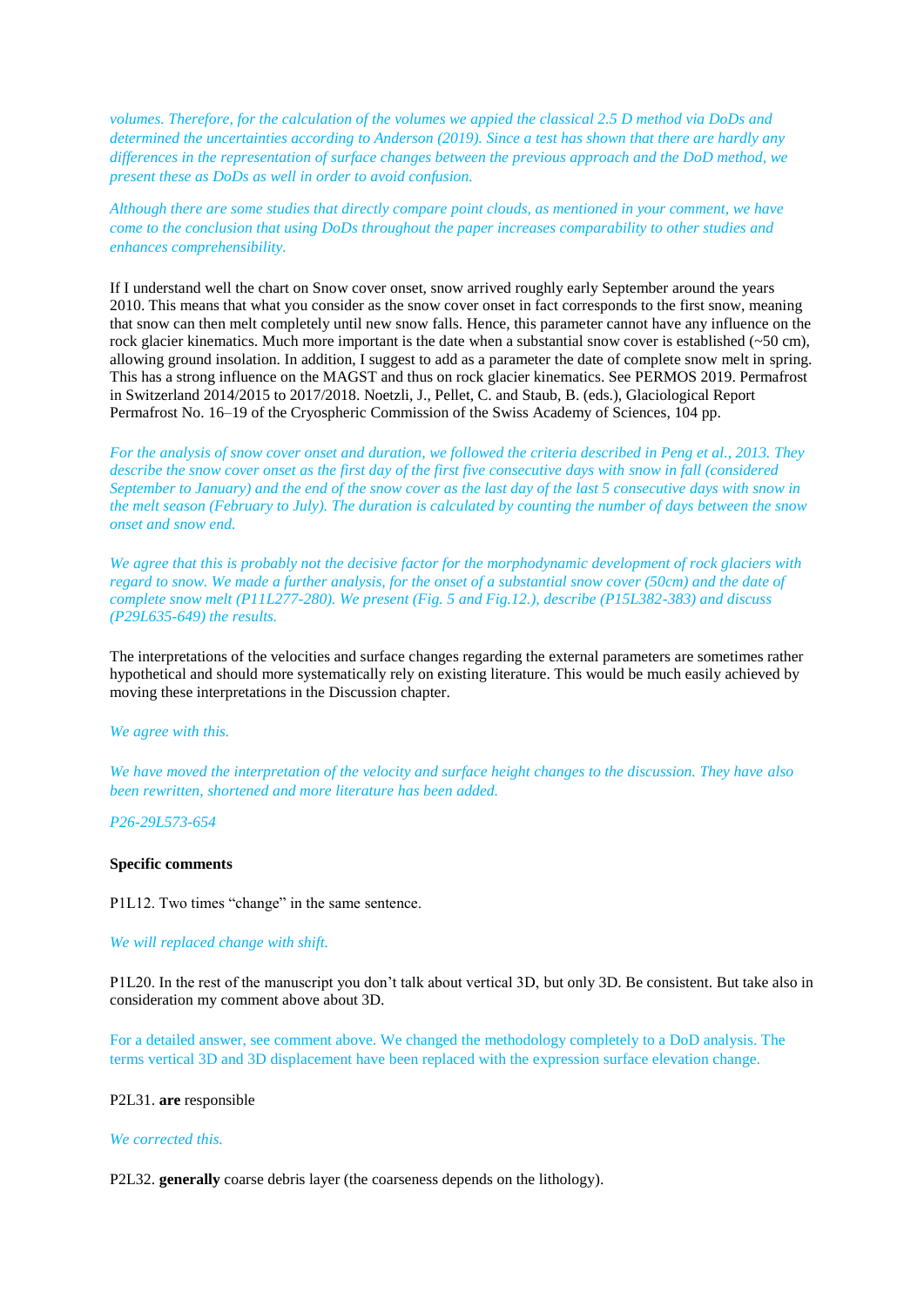# *We added generally.*

P2L33. landforms

*We corrected this.*

P2L38. Remove "also". If the origin is periglacial, then the ice forms by freezing of water.

### *We removed also.*

P3L77-80. Here you present the results of a specific study on velocity variations for selected rock glaciers. But it must be moved around L60, where you talk about rock glacier velocities. In addition, it appears weird to give details for a specific region only for one study. Thus, either you stay more general, or you keep these details but, in the meantime, you must give similar details for the other referenced studies.

*We have decided to describe the details of the study by Groh & Blöthe (2019) in more detail, as they cover the same research area but with a different temporal and thematic focus.* 

*We moved the more detailed description of the study to chapter 2, study area, as it fits better here.*

# *P4L101-104*

# P3L85. **of** rock glaciers

# *We corrected this.*

Figure 1: add the location of the study area in Austria; add the location of the highest summit.

*We added the national borders to the overview map for better orientation and included the location of the highest peak.* 

# P4L103. Why "pseudo" ? It sounds weird.

*The authors of the permafrost map (*<https://doi.org/10.1594/PANGAEA.917719>*) refer to it as a pseudo probability of permafrost being present but do not specify the term. In the corresponding publication (Schrott et al. 2012), pseudo probability does not appear either. However, as this is not relevant for our study and the permafrost map is only shown for illustration purposes, therefore, we removed peudo.* 

P4L106-108. Obviously the road was built for the ski activities. You could make it clearer and say a bit more on the anthropogenic influence.

*We have not described anthropogenic influences in detail, as these have little influence on the development of rock glaciers. An exception is RG03, which is intersected by the road. We have clarified this in the chapter study area.* 

# *P4L93-96*

P6L127. To avoid repetition replace the second "Berger et al. (2004) by "The latter".

# *We replaced this.*

P6L150-154. This refers to the state of knowledge on factors controlling rock glacier kinematics. Therefore, it should be moved into the introduction.

*As this information is already included in the introduction, we deleted it from the methods and material section.*

Table 1: Mi**n**istry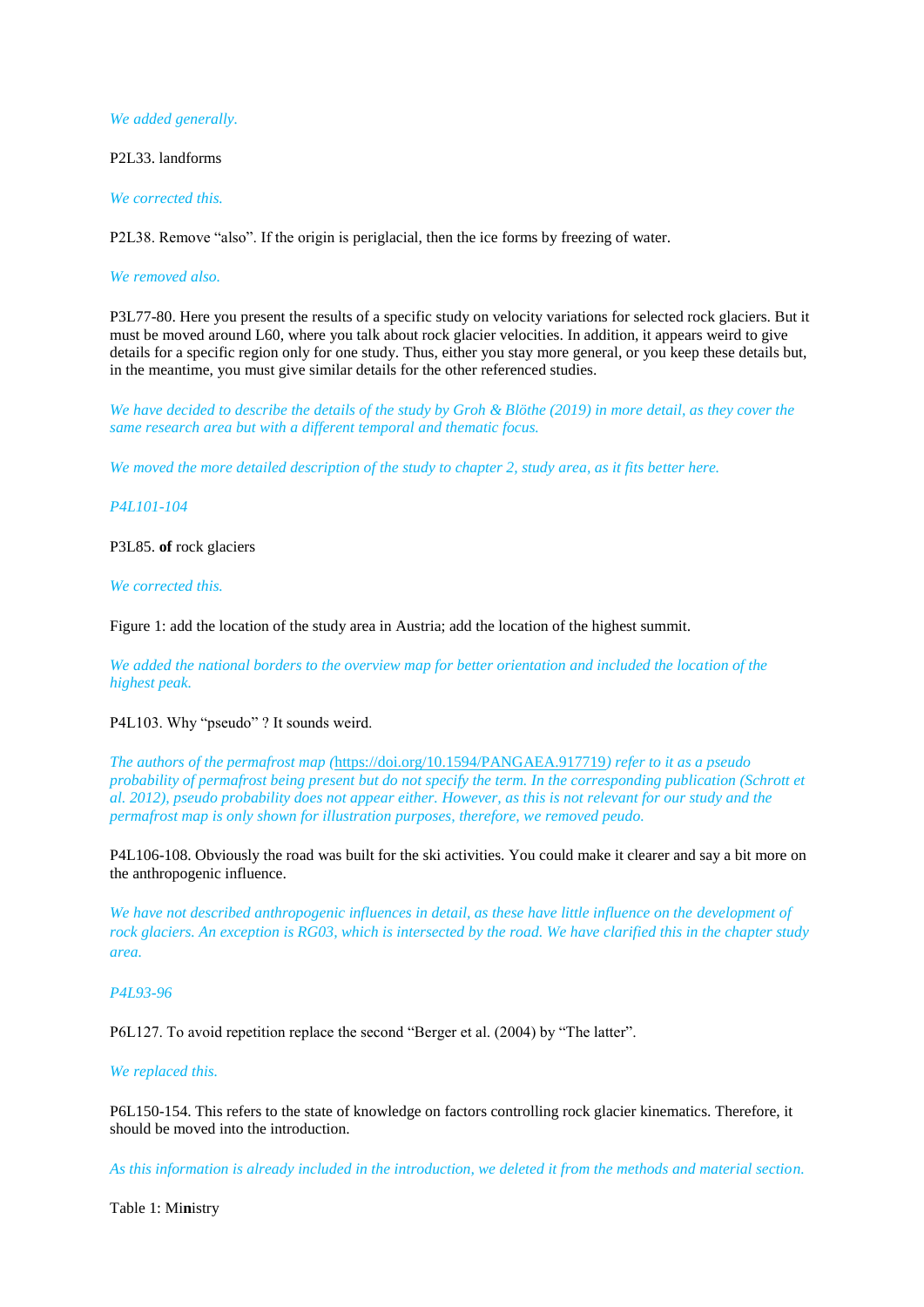*We corrcted this.*

P7L170. This is an open reproach towards the company that can be critical. I suggest to moderate your sentence.

*This was not intended as a reproach to the company, but we understand that it can be understood as such and changed the sentence.*

Table 2: Uniformize the font

*We corrected this.*

P8L200-201. How many GCPs did you use ?

*We used 101 GCPs, which we picked very carefully directly from the point cloud in stable areas and as evenly as possible over the entire study area.*

*We specified the numer of GCPs (P8L190)*

P10L240. ha**d**. In general, check the tenses. Sometimes the present is used, sometimes the past (L245: better were than are).

*We will checked and corrected tenses used throughout the text.*

P11L274. Figure number ?

*It should read figure 4. We will add the figure number.*

P12, chap. 3.6. See my general comment on the 3D displacements.

See your answer in the general comments.

P12L300. **a LoD**

*We corrected this.*

P13L320-322. Syntax problem with this sentence.

*We rephrased the sentence.* 

*P13L320-322*

P15L366-367. The end of the sentence is strange.

*We wanted to express the reduced positive temperature trend of winter and autumn temperatures compared to summer and spring temperatures. This sentence was removed during the reformulation.*

P15L367. El**e**vation.

*We corrcted this.*

P15L375. You could complete with additional references.

*In an earlier version of the manuscript, we had included additional references at this point, such as Gruber et al. (2004). Unfortunately, The Cryosphere limits the number of references for research papers to 80, so we had to remove some references.*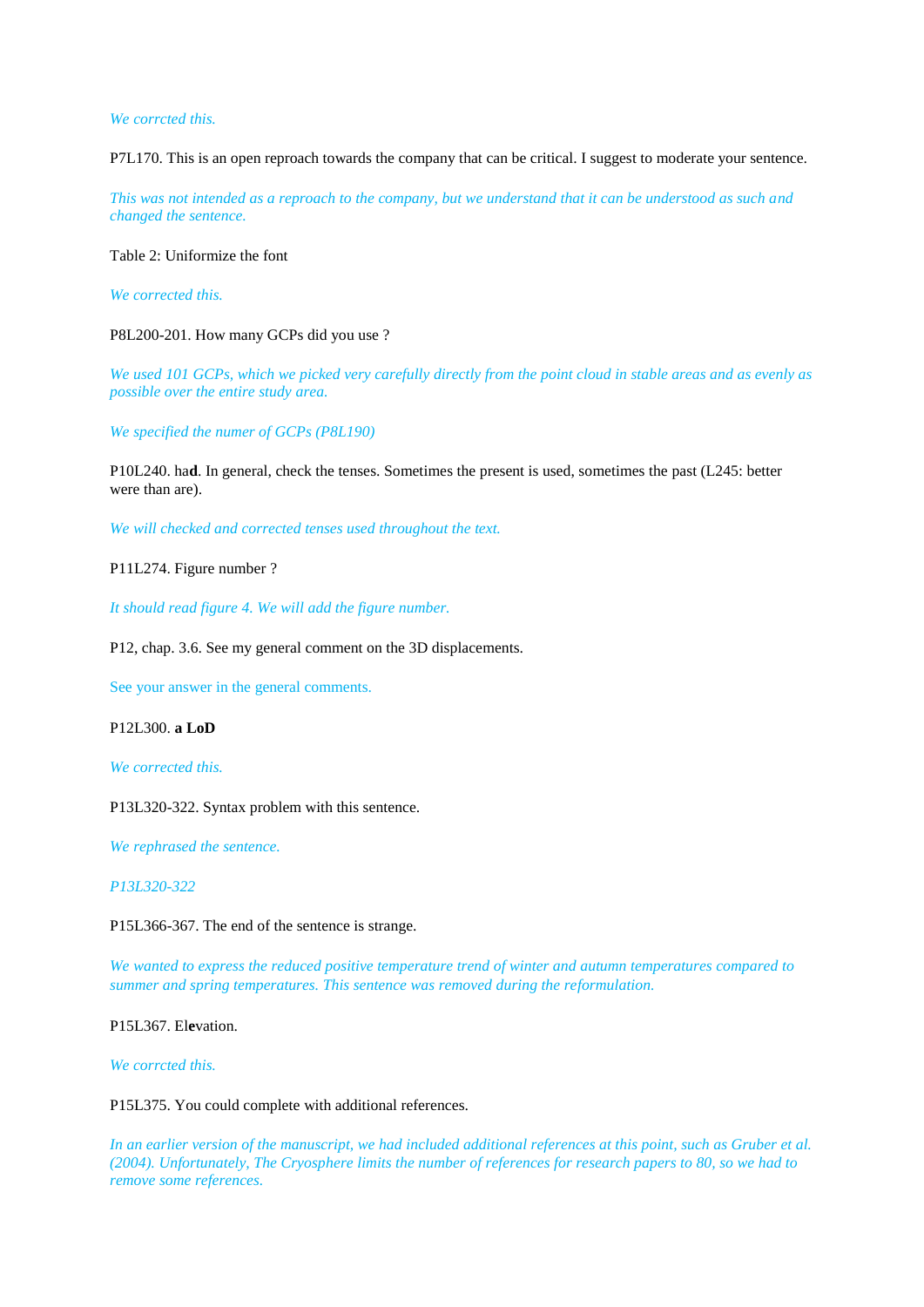P15L389-390. I don't understand this sentence. You mean that P increased from 931 mm/yr to 957 mm/yr at Weißsee ? Please reformulate. And in the following lines it is not clear of which station you are talking about. And why not showing the data for Weißsee station ?

*We wanted to express that in the period under investigation (1953-2017) the mean annual precipitation of the station Plangeroß was 931 mm/yr and in the case of the station Weißsee in the period since the recording (2007- 2017) the mean annual precipitation was 957 mm/yr. In the following passage we describe the data of the station Plangeroß.* 

*We completely rewrote this passage.* 

*We plotted the data of the Weißsee station in Fig. 5.*

P16L408. Honestly the tiny decrease in the snow duration cannot be considered as a trend. it only takes one year with a positive anomaly for the trend to reverse. And how do you calculate the snow cover onset ? From which snow depth do you consider that the snow cover is permanent ?

*We agree that this cannot be seen as a trend. For the analysis of snow cover onset and duration, we followed the criteria described in Peng et al., 2013. They describe the snow cover onset as the first day of the first five consecutive days with snow in fall (considered September to January) and the end of the snow cover as the last day of the last 5 consecutive days with snow in the melt season (February to July). The duration is calculated by counting the number of days between the snow onset and snow end. We agree that this is probably not the decisive factor for the morphodynamic development of rock glaciers with regard to snow.* 

*We made a further analysis, as suggested in the general comments, for the onset of a substantial snow cover (>50cm) and the date of complete snow melt and integrat this into the study.*

*Furthermore, we have rephrased it so that it is not dicribed as a significant trend. (P15L382-383)*

P16L422. How much were the velocities for this period ? According to Fig. 8 they should not have been much higher than 0,5 m/yr. Such displacements should not have provoked decorrelation.

*In the period 1953 - 1971, the maximum flow velocity for RG 8 occurred in the area of the front and could only be determined by manual mapping of a few individual blocks. The maximum flow rate was 1.66 m/yr, which corresponds to a total movement of 29.85 m during this period. Therefore, the rate of movement could no longer be determined by image correlation. One should not confuse the maximum flow velocity with the average flow velocity. The maximum flow velocity for RG 08 is still over 1 m/yr in the following epoch (this is somewhat difficult to see in Figure 4, as the maximum flow velocities in the boxplot are outliers and are therefore only shown as dots). Based on the topography, movement pattern, and elevation of the rock glacier front, we suspect the "end" of a rock glacier destabilisation, as is often observed today, as a reaction to the positive temperature anomalies in the 1940s. However, this is only a speculation, as no data are available before 1953.* 

*We rephrased this passage*. (P16L402-404)

P17L433. You could also reference to the PERMOS reports.

*We have now cited the PERMOS report in several places in the manuscript.* 

Figure 4: What do the red dots and bars indicate ?

*The red dots indicate the mean value, the red bars indicate the insignificant measurements.* 

*We added the description to the legend of figure 4.* 

P18L454. Space before "Roer"

*We corrcted this.*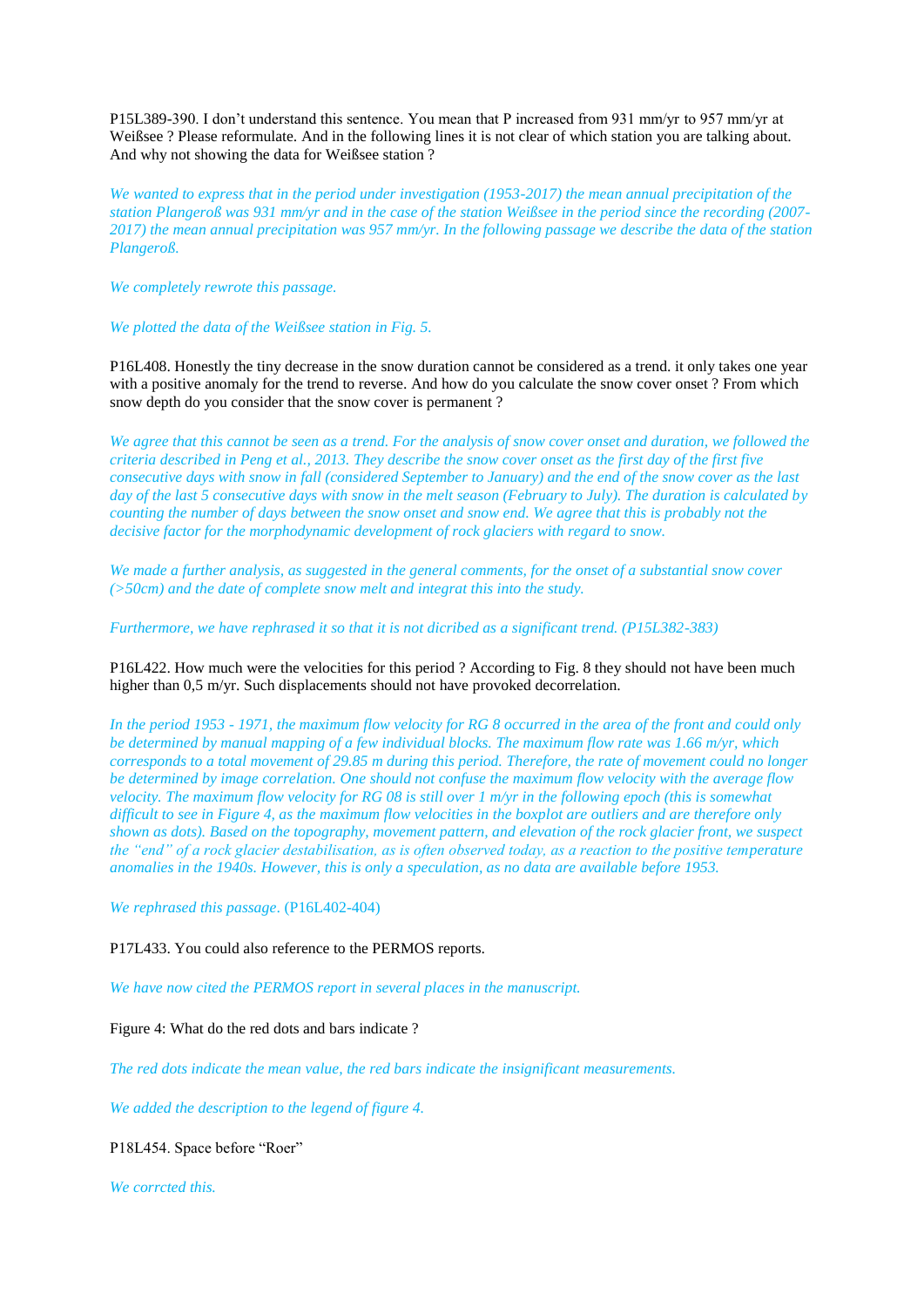P18L458. Could it be differently ? At the scale of the study area the changes in external forcing are the same for all the rock glaciers.

*This sentence was deleted in the process of the rewrite.*

P19L482. Fig **5**. To compare the size of the different rock glaciers the scale should be the same, and obviously it is not (in any case it is too small to verify it).

*We have completely revised the illustration and made the scale the same.* 

P19L483-484. … which is so normal ! I don't know any rock glacier showing uniform velocities on its entire surface.

*We are aware of that. We just wanted to describe the patterns we see in the flow velocity maps. Reviewer 3 places great emphasis on describing the herterogeneity of rock glacier movement, so we include this in the results section.* 

P19L491-492. This is highly speculative. With such a low sample it is not possible to conclude anything about the link between rock glacier acceleration and altitude. And there is no objective explanation why higher rock glaciers would react more than lower ones.

*The reasoning behind this was hat the higher-elevated rock glacier RG05 only reacted so strongly in the last epoch, as a delayed reaction to the temperature increase due to the higher elevation.* 

*We have deleted this sentence and given another possible explanation for the deviating behaviour (P26L566- 572).*

P20-21, Figure 5. Figure a bit complicated. Everything is too small and thus difficult to read. I suggest to make 2 figures with 1) the charts and 2) the maps.

*We have completely revised the illustration. The diagrams have been removed, as the information they contain can also be seen on the maps. Furthermore, we have enlarged the maps and added violin plots to allow a better representation of the development of the different kinematic zones, which was requested by reviewer 3.* 

*Fig. 7*

P22L523. What do you mean by "system state"?

*By system state we mean the change of the rock glacier or permafrost body to increased temperatures, for example the formation of drainage systems.* 

P22L225. "summer" instead of "autumn".

# *We corrected this.*

P22L530. But the velocities are not only controlled by air temperature but also, and in a large portion, by the historic development of the snow cover, including the date of complete snow melt.

*We are aware of this, and will addressed it in the reformulated chapter of the discussion.*

# *P29L635-649*

Figure 6: Indicate the period of comparison regarding the anomalies in T and P. I guess 1961-1990 ?

*You are correct, the reference period for anomalies is 1961-1990. We indicated this in the caption of the figure and in the method section.*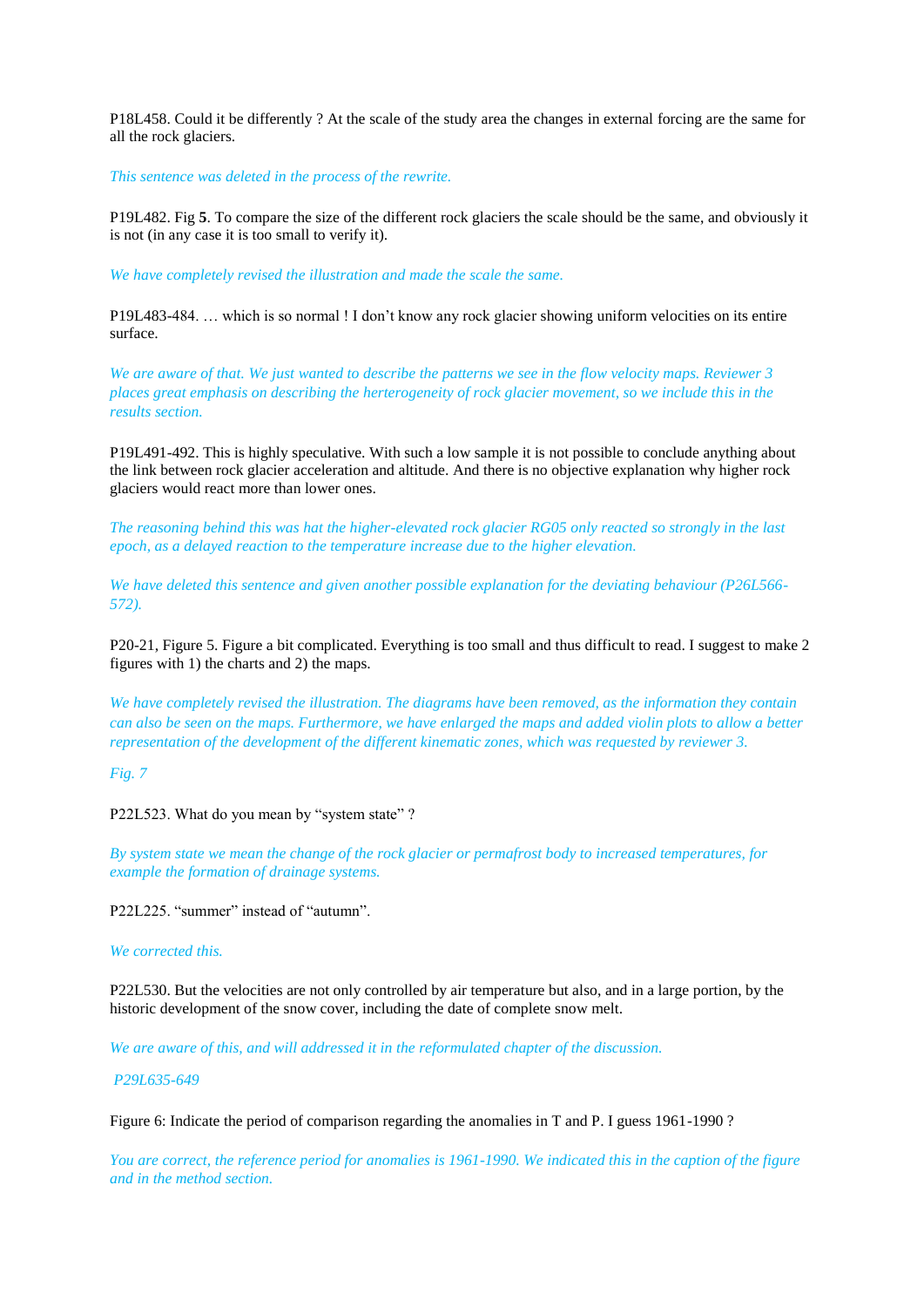# *Fig. 13; P11L275*

P25L570. But generally a long duration of the snow cover is related to a thick snow cover, and thus leads to increasing liquid water, considering also that the latter is available all along the snow melt period.

*As described earlier, we have extended the analysis of the snow cover and reformulated it in the text.*

# P25L582. Looking at Fig 7 the value for RG 05 seems to be lower than 0.031

*Since figure 7 is a box plot, the mean value is not shown.*

*The mean values of the modified analysis (DoD-analysis) are shown in the revised version in Figure 9.* 

# P25L591. What is this other rock glacier pushed forward ?

*This is to describe the changes observed in the surface elevation change maps and associated boxplots. These are made up of positive and negative changes. We wanted to use the term "pushing forward" to describe the frequently observed advance of rock glacier front due to flow.* 

*We have rephrased this to rock glacier advance in the cases where we have used pushing forward.* 

P26L598-606. Please refer to the corresponding Figure. This is an example of too long paragraph regarding the data that have to be presented. The same could be said in 3 lines. Not necessary to give all these details for RG 02.

*We have taken this comment into account in revising, restructuring and reformulating the results and discussion section.* 

P26L615. …different sizes. We already know this.

### *We deleted this sentence.*

P27L618-621. Despite the fact that the maps are tiny (please increase the size, for instance by making 2 figures), I rather see patterns of positive or negative changes instead of scattering. Or you mean scattering at a larger scale ? But anyway the figures are too small to be analyzed by the reader.

*We have revised the illustration and enlarged the maps significantly. Wherever we have referred to scattering in the text, we have replaced it with patterns of positive and negative change.* 

P27L621-622. I don't understand the sentence. And avoid references in the middle of a sentence.

*We reformulated the sentense.* 

### *P30L676-679*

P29, chap. 4.6.1. I don't see any particular evolution for this rock glacier, since most of the landforms studied show an increase in velocities from 1997. This section is highly speculative and I suggest to delete it.

*The particular development is not indicated by a different acceleration, but by the change in the pattern of high and low velocities.* 

### *We have deleted the passage and describe the development of the velocity pattern in short P19L432-4433.*

P29L671. RG04 is obviously a push moraine (i.e. frozen sediments – probably a rock glacier – deformed by the LIA glacier advance). This is highlighted by the back-creeping movement towards the former glacier position and the strong subsidence, indicating high ice content. This must be considered in the analysis.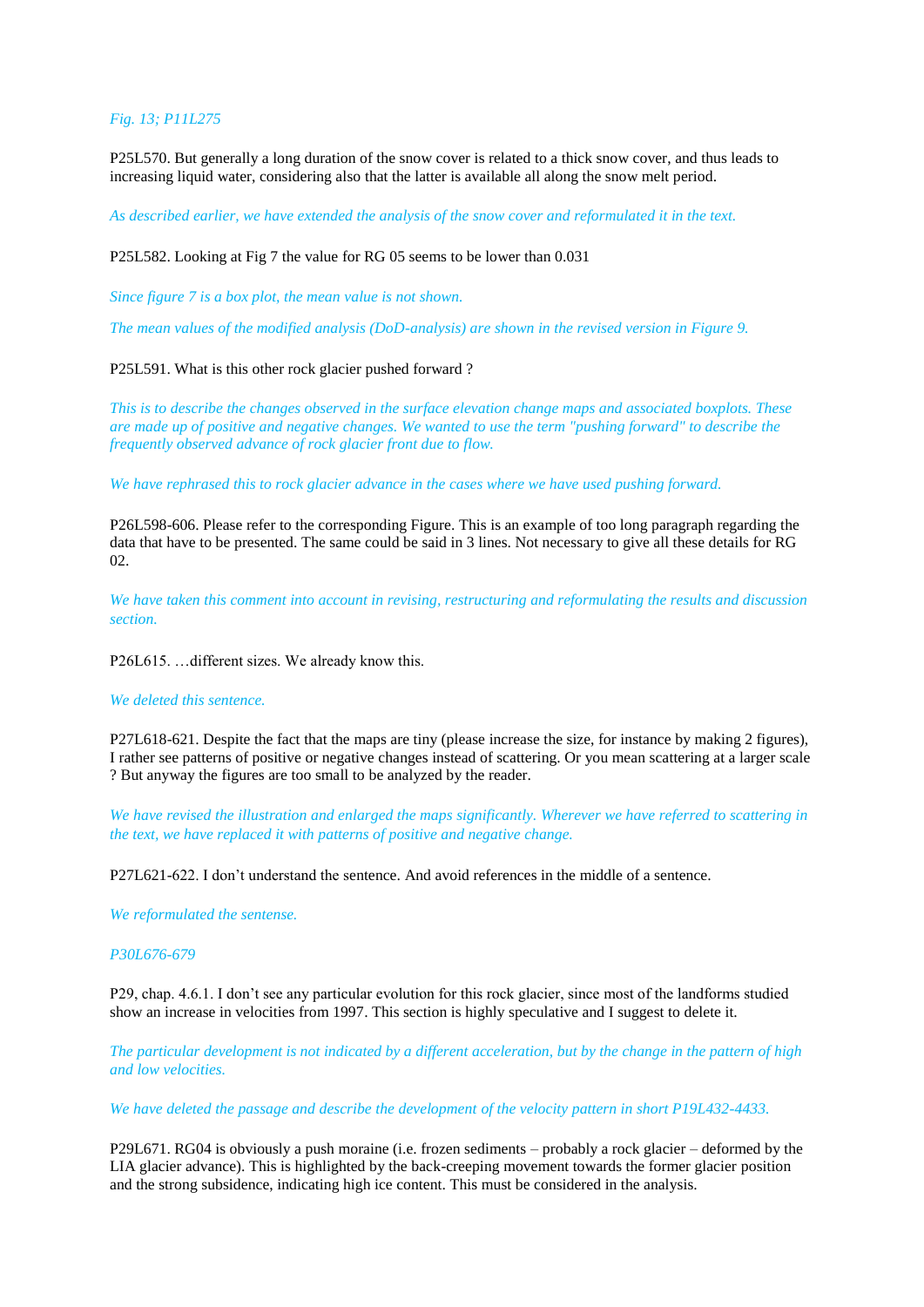*We have deleted the chapter on special cases and taken this into account in the discussion of the results. P25L552-555*

P29L681-687. Ok for the possible reactivation, but it would be interesting to propose some hypothesis to explain such a reactivation process.

*Although we have deleted the chapter on special cases, the special case is discussed in the subsection atypical development of flow velocities. Here we also present possible explanations resulting from the different behaviour of RG04 and RG07.* 

*P25-26L555-565*

P30L702. Permafrost is a thermal phenomenon. It can thus not melt.

*We deleted this sentence.* 

P30L708. "... in the area of shear surfaces..." : what do you mean exactly ?

*Here we wanted to express that the horizontal movement of the rock glacier (either in the area of the shear zone or by internal plastic deformation) can result in positive and negative values in the surface elevation changes, but a net volume change can only result from material input, output, compaction or melting of the ice body.* 

*We clarify this in the discussion of surface elevation changes. P30L670-676*

P30L709. "change" without s

# *We corrected this.*

P31L720. "similar magnitude". Do you mean similar values ? Because it is evident that horizontal velocities are expected to be much higher than "3D" changes.

*As suggested by reviewer 3, we have carried out the analysis of flow velocities and surface elevation changes on sub-surfaces. Therefore, the description of the results of the analysis has been completely rewritten. We took your comment into account by doing so.*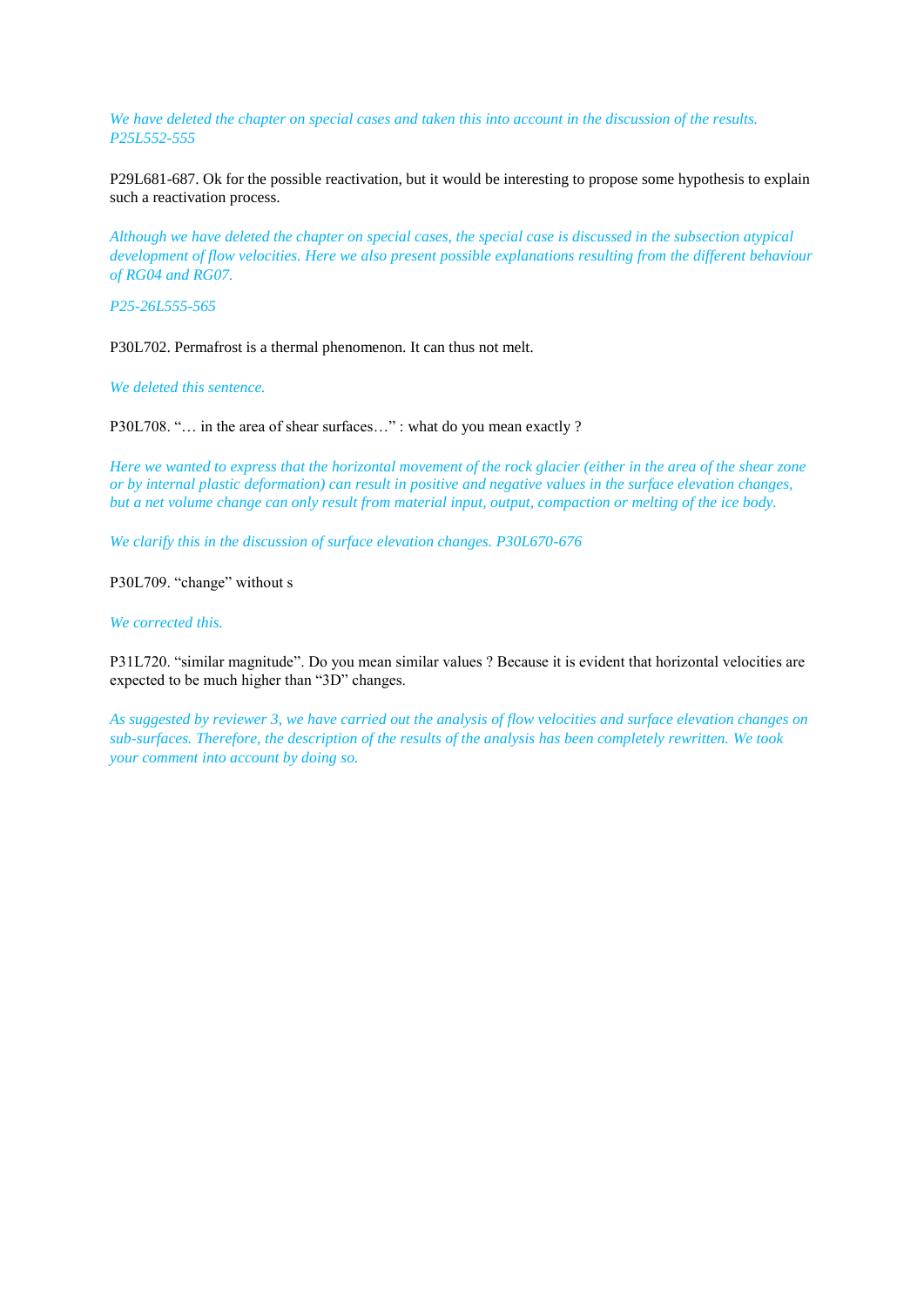# **Referee 2**

# **General comments**

I highly agree with the opinion of the anonymous referee #1. Because of the high potential of the present paper I would like to add some personal comments helping the authors to improve their paper.

Permafrost studies are currently a hot topic in view of climate change. The authors focus on mountain permafrost, i.e., they want to understand the spatio-temporal change of rock glacier kinematics not only locally (single rock glacier) but on a more regional scale (several rock glacier, e.g., located in a valley or catchment area). The authors want to find out how nearby rock glaciers react (geometrically) to changing environmental conditions, i.e., MAAT, precipitation, snow cover, etc.

Change detection analysis is based on archival aerial photographs and ALS data. The proper processing of these data is not easy and requires a lot of knowledge and experience. I am confident that the data has been processed accordingly.

My mayor concern is on data analysis which has already been addressed by the anonymous referee #1. I'm referring to page 12 where the concept of 3D displacements on rock glaciers is outlined. The authors should clarify the term 3D displacement. To my understanding 3D displacement is a 3D vector describing the dislocation/movement of a point or distinct feature of an object/surface in space (and time). However, the authors of the paper interpret 3D displacement as a distance into a normal direction following the idea of Lague et. al. (2013). Commonly, this algorithm is called M3C2. This algorithm has same advantages, especially in interpreting surface change and its significance. The authors' quantitative analysis of the rock glacier kinematics is based on 2D/horizontal displacements and on volume change. The latter, however, has not been carried out in a fully correct way. Since volumetric change, as implemented in the paper, is based on gridded '3D displacements' (cp. P12L303-304) the obtained volumetric changes are inherently wrong. The authors would have derived a correct result if they had taken  $(0,0,1)$  = vertical axis as a reference direction. Due to the specific kinematics (e.g., extending creep internal mass transport) and the geometry (e.g., steep frontal slope) of rock glaciers the obtained volumetric changes are preferably/systematically negative (see Figue 8). I advise the authors to re-evaluate volumetric change. The authors may use M3C2 (properly modified) or a simple difference of digital elevation models (DoD).

*First of all, we agree with you that the term 3D displacement is misleading. After reading your comment we understand that the calculation of the volumes by gridding the point cloud based suface elvation changes is subject to a small but systematic error. This has a slight effect on the absolute volumes, but hardly on the relative change of the volumes over time. Therefore, the conclusions derived from the calculations will not change. Nevertheless, we see the need to improve the calculation of the volumes!* 

*Therefor, we determined the volume via a classic DoD analysis and calculated the uncertainty according to Anderson (2019) -* <https://doi.org/10.1002/esp.4551>. *In order to avoid confusion and to facilitate comparability with other studies that determine the surface changes of rock glaciers by means of DoD analysis, we changed the other analysis of surface elevation changes on the basis of DoDs.* 

In any case, the authors should include profound error analysis, i.e., significance analysis, for their velocity data (2D, horizontal) and their volumetric change results (1D, vertical, integral value obtained for an area).

*We have systematically analysed the errors of flow velocity analysis and surface elevation change analysis on stable areas. The approach to determaine the significance of flow velocities of rock glaciers is published in a peer-reviewed journal (Fey&Krainer 2020).* 

*We included this value in Figure 6 and show the areas below the LoD values in the maps of Figure 7.*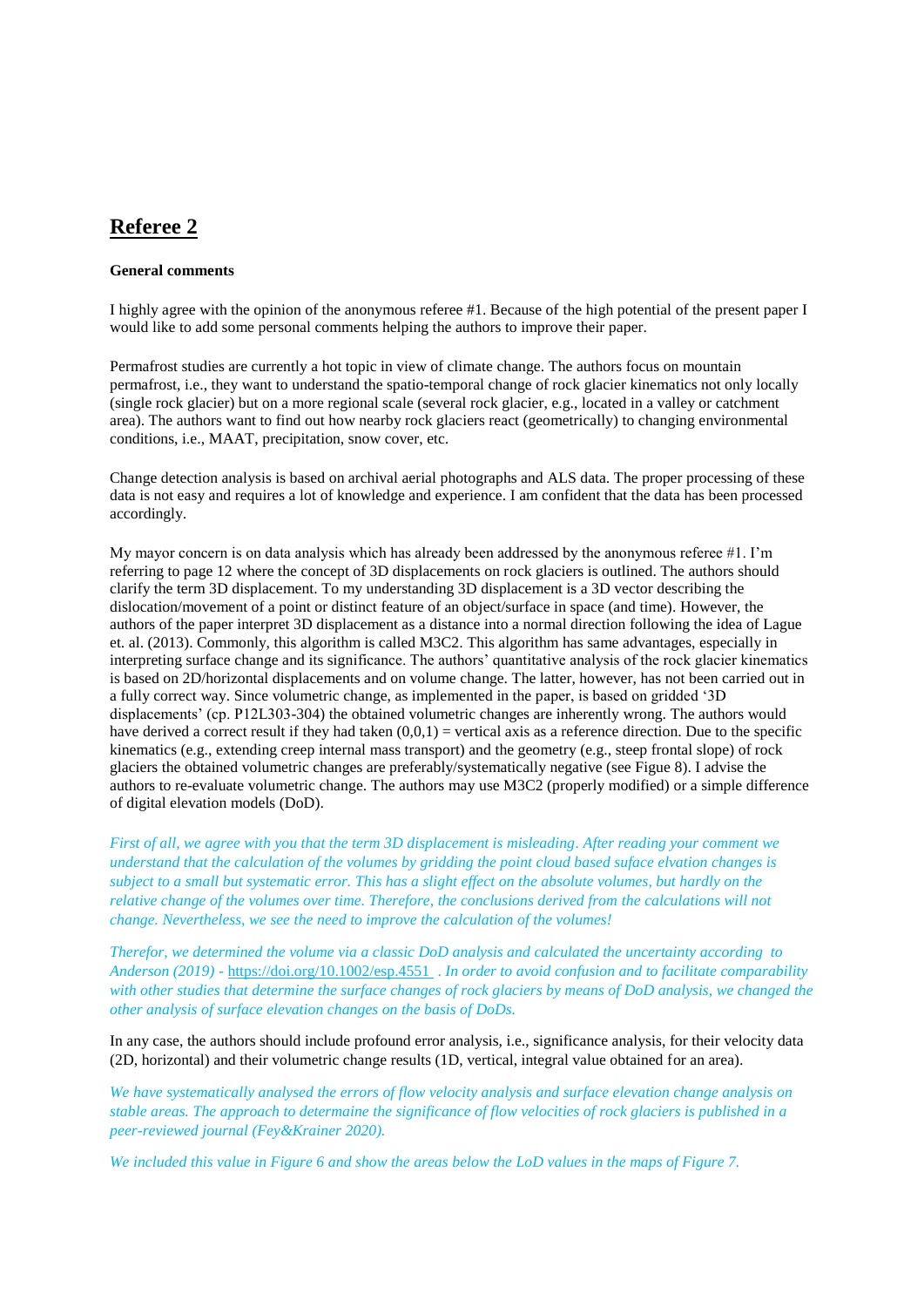*In the case of uncertainty analysis of volumes, we followed Anderson (2019) and display the uncertainty in Figure 9.*

The paper will benefit from a more formal structure, such as

*We have completely restructured the paper according to your suggestions.* 

Introduction (please clearly specify the research questions),

*We revised the introduction as suggested by Reviewer 1 and clarified the research questions in the beginning of the introduction.* 

Study area,

Material (First: aerial photographs and ALS data; Question: What is the reason for not using recent aerial photographs? There is lots of data available at BEV! A comparative analysis would have boosted all results obtained. Second: Supplementary material, such as meteorological data, etc.

*We agree that a separation of materials and methods would provide a clearer structure and overview, especially since many different data were used.* 

*We will have revised the materials and methods section of our manuscript according to your suggestions.*

*We know the availible BEV data as we have obtained many of the historical aerial photographs here. We decided against using the available more recent BEV aerial photographs because we have collected and/or postprocessed ALS data ourselves that cover more recent study period (2006-2017) and provide the desired information we need to answer our research question.*

Methods (photogrammetric mapping, georeferencing, SfM; processing/georeferencing of ALS data; 2Ddisplacement measurements (orthophoto-orthophoto, orthophoto-hillshade, hillshade-hillshade; software used; precision/accuracy assessment). Question: What is the reason to use hillshades instead of original elevation data?; computation of volumetric change (method, precision/accuracy assessment); Supplementary material (explain data aggregation, etc.)

*Since the elevation model of the 1997 dataset has a relatively poor resolution, a calculation of the flow velocity by image correlation with the 2006 ALS dataset in the elevation data was not successful. We state this in the manuscript (P9L221-223).* 

*In order to avoid using an additional data type for the determination of the flow velocities, we have also used hillshades for the epochs 2006-2012 and 2012-2017. The calculation of the flow velocity with the help of hillshades is a common procedure that is used in many studies (e.g. Dusik et al. 2015; Bollmann et al. 2015)*

*We restructured the methods section according to your suggestions.* 

Results (present the results obtained. Maybe, you can find a good way to also aggregate the results)

*We have separated the results and discussion sections and now describe the general trends and the deviations from these trends in the results section.*

Discussion (discuss the kinematics (movement, volumetric change) of the rock glaciers in a regional context. Is there a correlation in space and time? Interrelate the kinematic information with the supplementary data.)

In the revised discussion section, we now discuss both stream velocities and surface elevation changes in a regional context and interrelate these to the meteorological data.

Summary (optionally)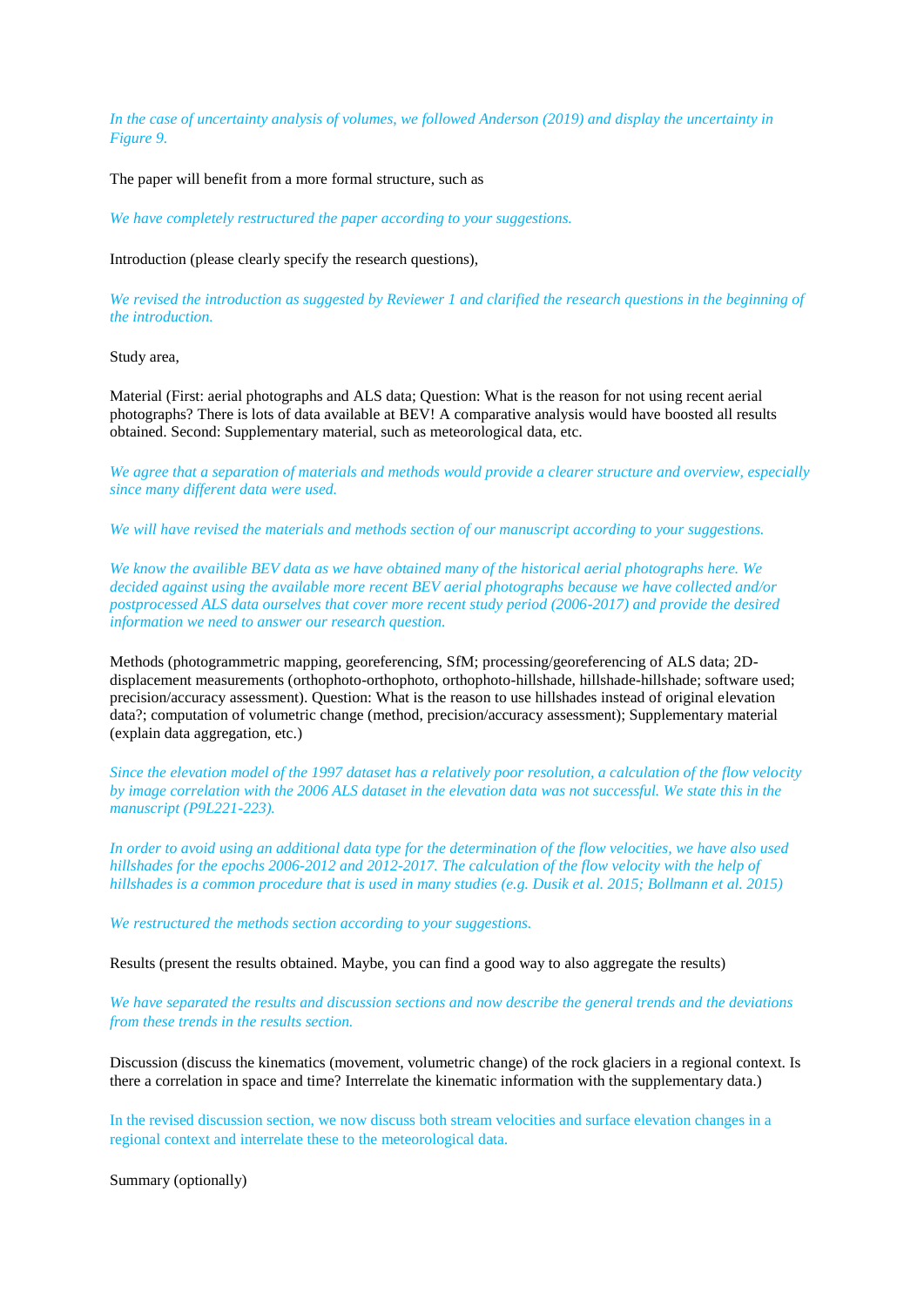*Since the publication is very long anyway, we decided against a summary.*

### **Specific comments**

The title should reflect the content of the paper. Do you really want to address morphodynamics? Did you mean kinematics? Morphodynamics would imply process understanding.

*We changed the title accordingly.*

The paper is too long and could benefit from shortening. Maybe, it is not important to discuss each rock glacier in detail. Is there a common response? If not, why?

*The restructuring and revision of the introduction, the methods and materials section and the results and disscusion sections has led to the publication being significantly shortened, despite additional illustrations.* 

Some of the figures are too small and too overloaded and thus they are not readable.

*We assume that you are referring mainly to figures 5 and 9.* 

*We have significantly revised these illustrations so that the maps are now much larger and easier to read. In the process, we have deleted the boxplots contained therein, as the information contained therein can also be read from the maps.* 

*See Fig. 7 and Fig. 10*

Figure 8: Mean annual volume change (m2) per 100m2 = mean surface height change (cm) !!!

*We agree and have changed the unit to m or m/yr.*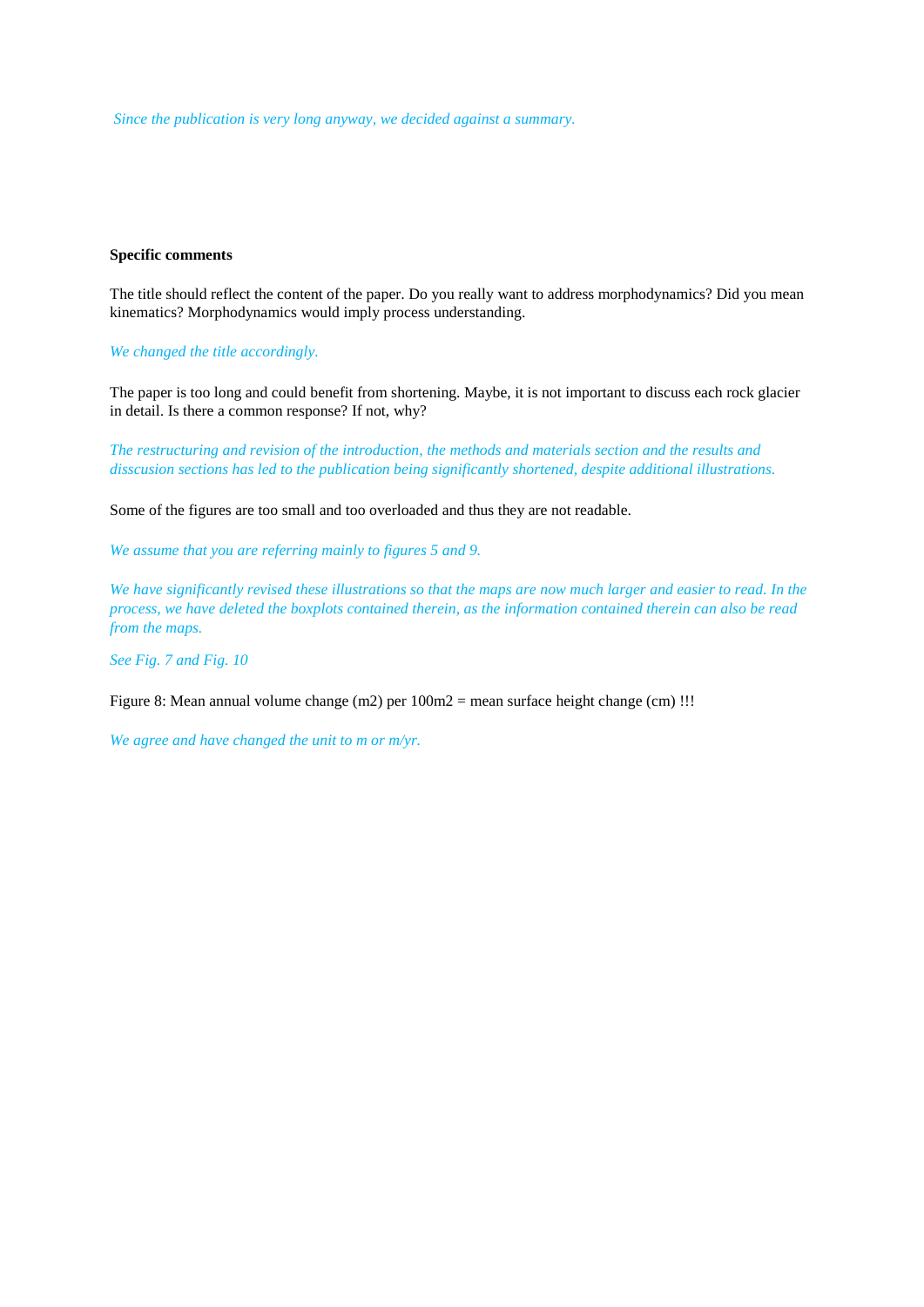# **Referee 3**

First of all, my apologies for this late review.

The paper is one of the first publication comparing the evolution of rock glacier kinematics for a set of landforms located in a single catchment area over a period of more than 60 years. The analysis is mostly based on historical aerial photographs and more recent airborne laser scanning data made available by the authors team. It permits to capture the evolution of rock glacier kinematics at roughly at a decadal time step.

This is a very interesting paper suffering however from several weaknesses, which I strongly recommend to improve in order to consider it for publication. The paper is relatively long and needs to be significantly shorten, either via the text content or the concision of some sentences or paragraphs. Any repetition must be avoided. I agree that this is a difficult exercise. The content of the illustration is mostly excellent, but usually much too small, what is deserving the paper. Some very important results are lost in large figures (e.g. evolution of the velocity flow field) and must be highlighted. Maybe some additional figures are needed.

*This was noted in the same way by all other referees. We restructure, rewritten and shorten the study. In the process, we have separated the methods section into materials and methods, as suggested by Referee 2, and separated the results and discussion sections, avoiding repetitions and deleting unnecessary parts. All illustrations have been completely revised to improve readability and information transfer.*

The structure of the paper must be revised. The description of all rock glaciers, including their spatial flow pattern and connection to upslope unit must come in entrance. It helps the eventual splitting of some rock glaciers in distinct sub-areas to be envisaged. Then the results are presented. Finally a distinct discussion section must come. At present results and discussion are mixed. The discussion must avoid to be too hypothetical.

*As noted by referee 1, we now present the results of the rock glacier inventory and the more detailed characterisation of the rock glaciers studied at the beginning of the results section. In the following, we present the results of the flow velocity, surface elevation change (former 3D Distance) and the volume change analyses. Only then will we discuss the results.*

*We have not subdivided the rock glaciers into sub-areas, but we emphasise the heterogeneity more prominently in the text and have added violin plots in Fig. 7 to enable the reader to better assess the development of different velocity zones from the maps.* 

The methodology to calculate the rock glacier flow rate (single value) is unclear. It looks to be a mean of all parts of the rock glacier where any data is available, whatever the kinematic behavior. What is the sense of doing so ? Marginal areas, not moving homogeneously with the main rock glacier body, should not be taken in consideration. In addition, for some rock glaciers, it looks that calculating a mean velocity for the entire landform has no sense regarding the heterogeneity of the kinematic behavior over both space and time. Separating some rock glaciers in two or several kinematic sub-aeras could provide results (and conclusions) differing from the current ones.

*We have now applied the maximum LoD of all time slices of the respective rock glacier when calculating the mean values. In this way, areas that do not move homogeneously with the rock glacier/have values close to zero are excluded and at the same time the comparability of the mean values is preserved. In addition, we added violin plots of the flow velocities in Fig. 7. These illustrate the heterogeneity and the change of the different*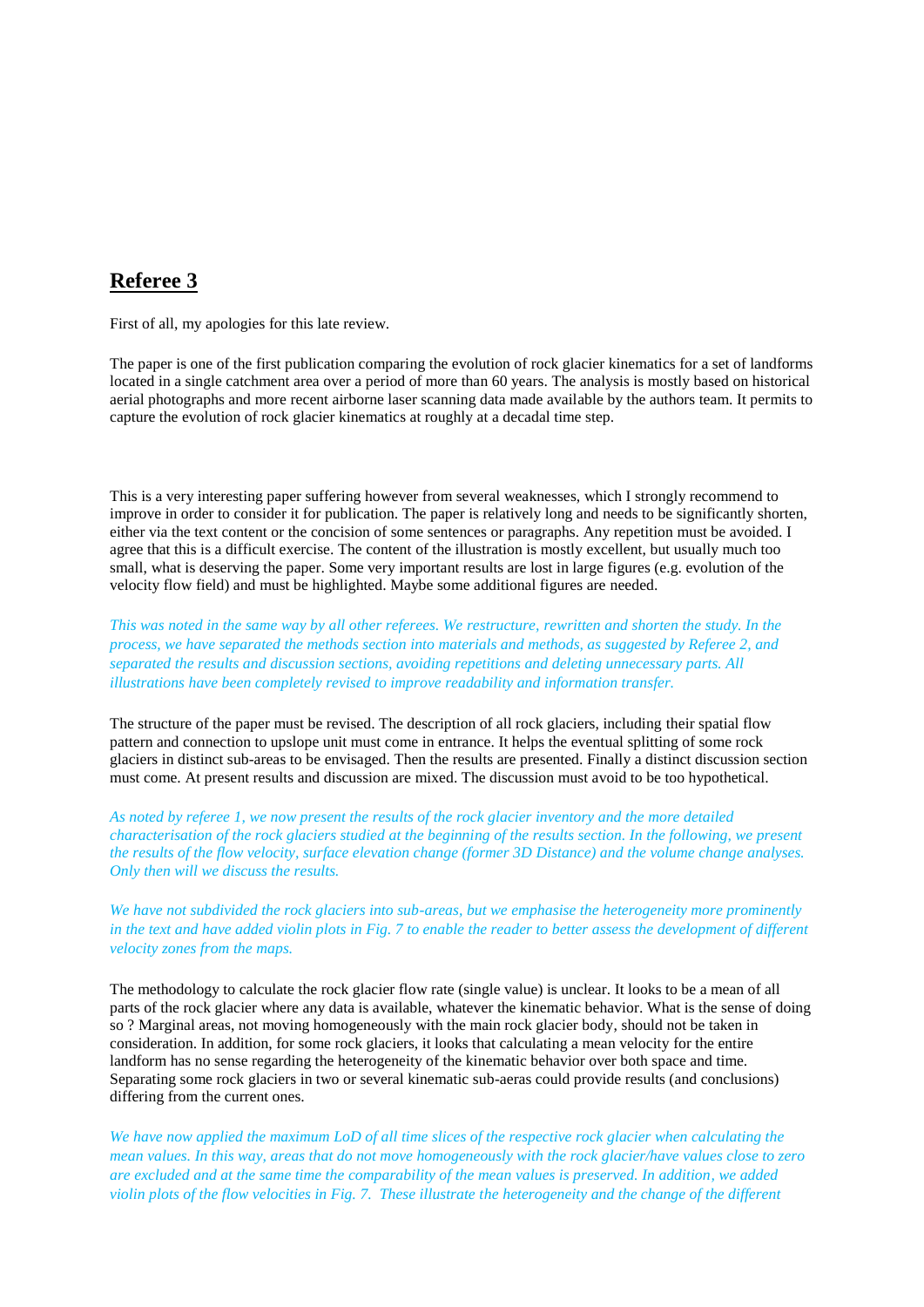*kinematic zones on the individual rock glaciers over time. Also, areas below the LoD are now shown in this figure. In the supplementary PDF there is a figure showing the area proportions of the rock glaciers above LoD and maximum LoD.* 

The "3D displacement" is not one, meaning it is not a displacement in xyz coordinates, but an inadequate terminology to define somehow a vertical movement only, but not exactly. What is the interest of applying such an approach (movement normal to the surface)?

*We agree that 3D displacement is a misleading term, this was replaced by surface elevation change. Although this approach can be advantageous in complex trains (c.f.* Lague et al. 2013) *, we replaced the analysis with a DoD analysis in the revised version, as Referee 2 noted that the calculation of the volume by gridding of the point cloud based surface elevation changes is not correct. Although this changed the results just slightly, this approach may be easier to understand and provide better comparability with other studies that largely follow the classic 2.5 D (DoD) approach.* 

Both abstract and conclusions must be revised accordingly. They have not been reviewed, because they may change after having adapted the analysis procedure.

Since about L500, I have not performed an in-depth review.

The additional references indicated in my review are suggestions only.

The location of all rock glaciers must be provided.

*In addition to figure 1, which shows the locations of the rock glaciers in the study area, we will add a kmz file with the locations of the rock glaciers studied in the supplementary merterial part of the study.*

# **Detailed comments :**

Title : I guess it is more the multi-decadal kinematics of the rock glacier which is analyzed and not the morphodynamics

*We Agree. We changed the title accordingly.*

### L14 : nine or eight ? Weird statement.

*In the case of the point cloud based surface elevation change there are nine and for the flow velocity analysis there are eight. The ninth could not be considered for the flow velocity analysis due to shadowing and lack of surface structure which made image correlation impossible.* 

*We specified this in more detail at the end of the introduction and in the methods section.*

L33: "or pure ice". To be avoided. This would be a debris-covered glacier.

# *We removed "or pure ice"*

L38: "in part" can be omitted. Ice build-up within the ground might be the dominant process and the embedding of external (e.g. glacier, snowpatch) ice might be inexistent.

*We deleted this passage due to the requested restructuring of the introduction of Referee 1.* 

L42: Active layer is consisting of unconsolidated debris (not only "boulders")

*We corrected this.* 

*L34*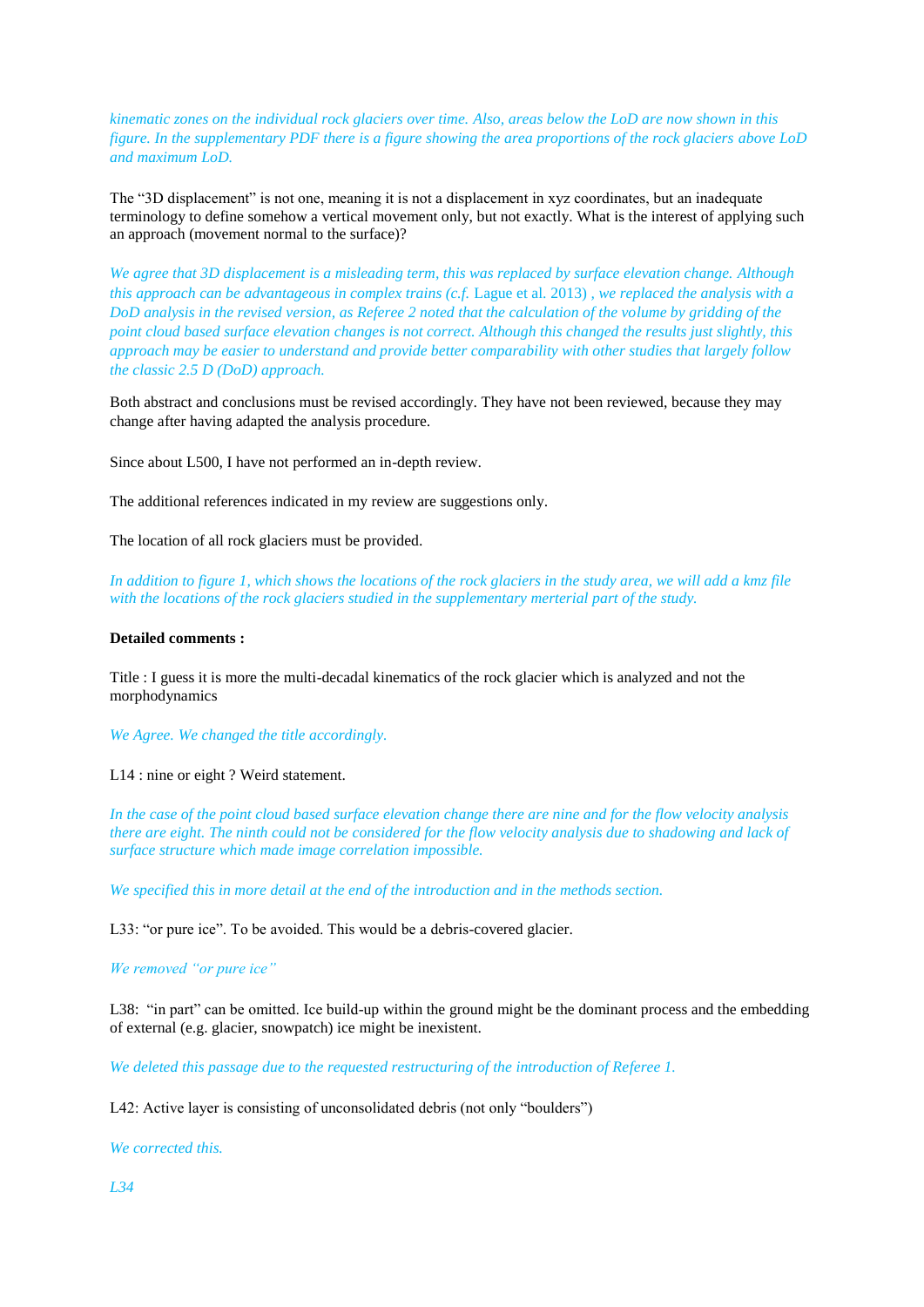L43: I don't see the causal relationship between the thermal regime driven by freeze-thaw cycles and the airfilled porosity of the active layer. There is also air and water advection. Are there some references to propose ?

*We removed this sentence from the manuscript as reviewer 1 requested that we shorten the very general introduction to rock glaciers up to line 55.*

L43: "These", but which ones ?

*By these we mean the previously mentioned freeze-thaw cycles and the air convection. This sentence will also be deleted in the revised version, due to the requested shortening of the general introduction by Referee 1.*

L46: No, the debris size is not smaller, but the proportion of coarser debris per volume is less.

*We corrected this.* 

*L35*

L51: What does mean "long-term"?

*Since the previous sentence talks about seasonal changes, by long-term we mean the change in thermal forcing over several years.* 

L51-54: See also Cicoira et al. 2021 - A general theory of rock glacier creep…

*We added Cicoira et al. 2021.*

*L52*

L.54 : The shear zone is maximally a few meters thick.

*We specified this.* 

*L42*

L57ff: This is only valid in the European Alps.

*We will have limited the validity of the statement to the European Alps.* 

*L44-45*

L59. Velocity decrease since the 1990s. Which of the mentioned studies are reporting this ? I agree that some rock glaciers are decelerating, but the general trend is a significant continuation of the acceleration (e.g. PERMOS 2019 in the Swiss Alps… must not be very different in the Austrian Alps, a couple of tens kilometers eastward)

*We did not want to talk about a general deceleration of rock glaciers following the acceleration in the 1990s, but to show that there were phases (years or multiple years), in which constant or decreasing velocities were measured. This is also partly reflected in our study, in RG 01, 03, 06, 08. In these examples, lower flow velocities were measured in the period 2006 - 20012 than between 1997 - 2006 and 2012 - 2017. At least in two of the metioned studies this is also the case (e.g. Kellerer-Pirklbauer and Kaufmann, 2012 - for three rock glacier in the Hohen Tauern Range, Austria or Kenner et al. 2020 - for Schafberg rock glacier in the Swiss Alps).* 

*We refer to the PERMOS report in many places in the revised discussion section.* 

L70. No one of both mentioned references is showing this, but Delaloye et al. 2013 – Rapidly moving rock glaciers… - and Eriksen et al. 2018 - Recent Acceleration of a Rock Glacier Complex, Ádjet ...- are doing so. About destabilization, see also Marcer et al. 2019 - Evaluating the destabilization susceptibility of ...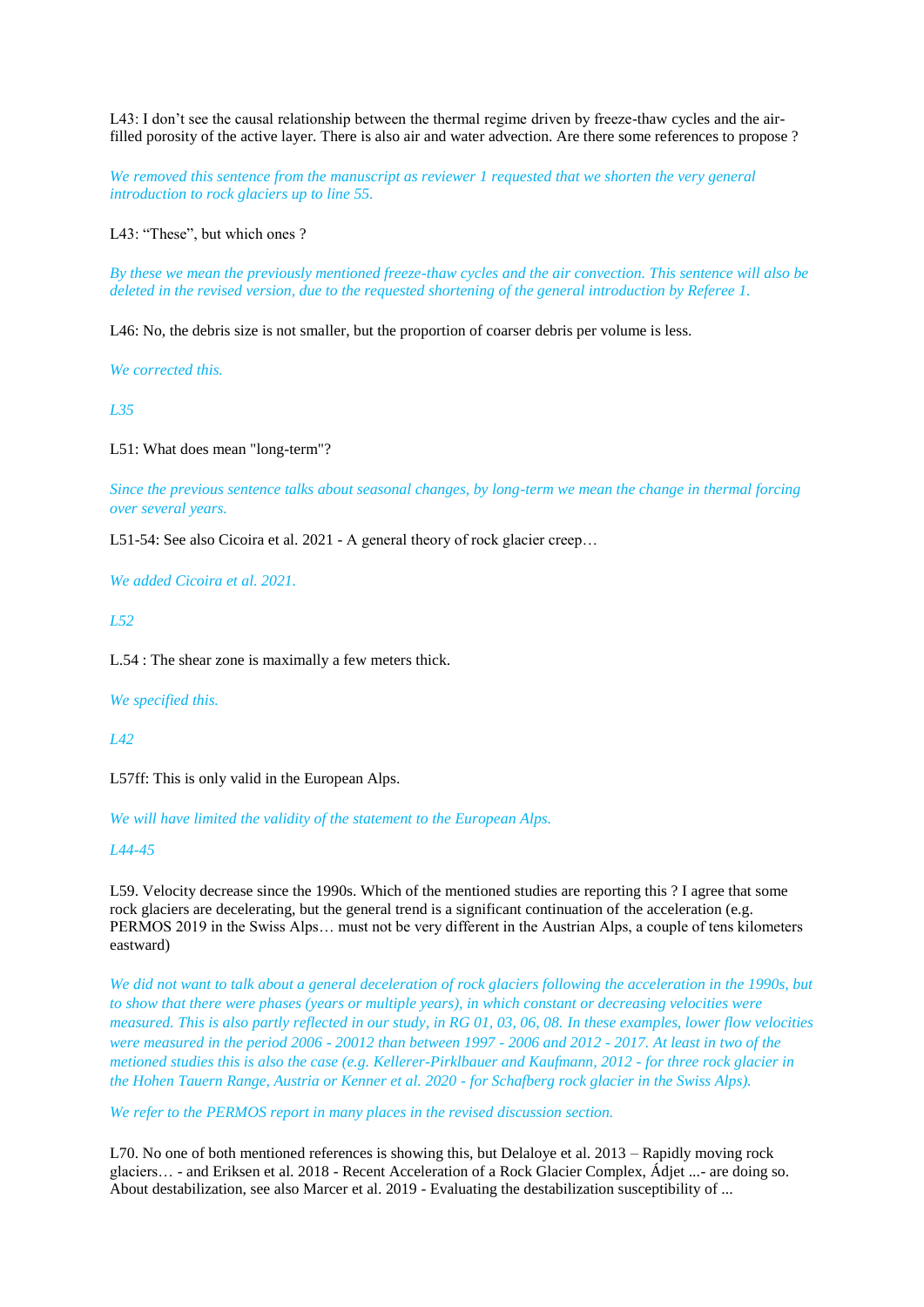*We agree that in the studies mentioned a maximum of 4m/yr is given. In an earlier version we had Vivero & Labiel 2019, which give 60-75 m in about a year, in the citation, this had to be deleted due to the limit of 80 references in the cryosphere.*

*We added "…up to sveral tens of meters…" and included Vivero and Lambiel (2019) and Marcer et al. (2019) into the citation.*

### *L58-59*

L83 I would suggest "e.g." because there are other studies, sometimes difficult of being accessible. Maybe also Kummert et al., (under final review in ESPL) - Pluri-decadal evolution of rock glaciers surface velocity and its impact on sediment export rates towards high alpine torrents. See also Kääb et al. 2020 - Inventory, motion and acceleration of rock glaciers... for an example outside of the Alps

*We have added e.g. to the citation. Otherwise, we have left the citation as it is, as it supports the statement sufficiently well.* 

L85. There is something wrong in this sentence

*We rephrased this sentence.*

L89. Are the rock glaciers the same, so 8 of 9?

*Yes, we will have specified this.*

### *e.g. L71-72*

L94. Never begin a chapter with a figure. But besides, it would good to precise what are the used coordinates, what is the unit (m ?) and to add (or replace them by) lat/long coordinates.

*The coordinate system used is ETRS89 / UTM zone 32N EPSG:25832 and the unit is meter.* 

*We have described this in the caption.* 

L97. m. a.s.l.

*We corrected this.*

L108. Anthropic influence on the rock glacier as well ? Which ones precisely ?

*Yes, there is also anthropogenic influence on a rock glacier due to the construction of the glacier road between 1979 and 1982, which intersects rock glacier RG03.* 

*We have mentioned this here.* 

*L95*

L110. Inactive rock glaciers. How was this classification done ? On which parameters ? Does it fit with the IPA Action Group Rock glacier inventories and kinematics definition ?

*Here we follow the classical classification into active - motion (from image correlation) inactive - ice contained; no measurable motion (melting, visible on DoDs) and fossil (e.g. Krainer & Ribis 2012).* 

*The methodology is described in chapter 4.1 Rock glacier inventory (L165-180). We have now described the creation of the inventory in more detail.*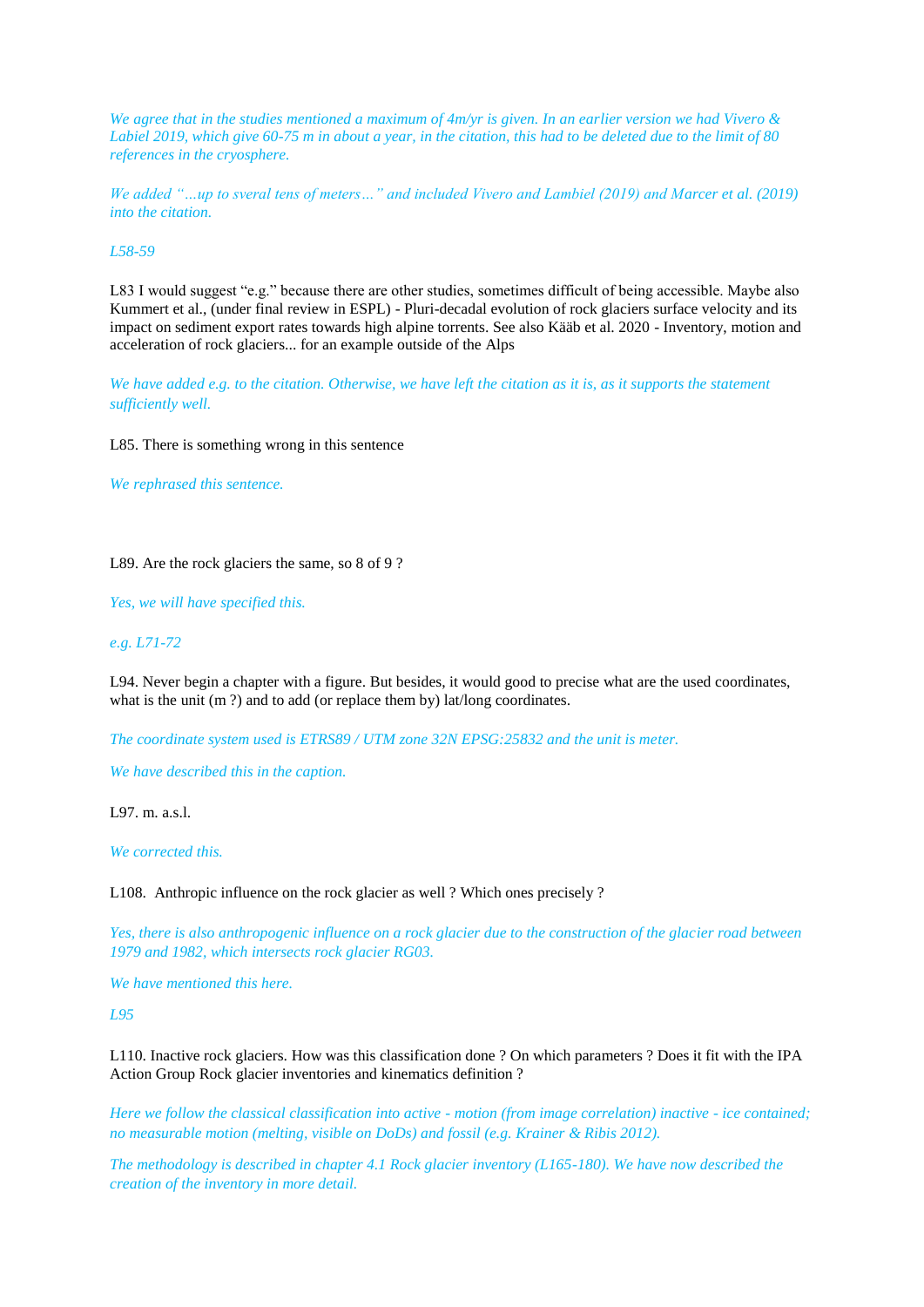L113. Replace by something like : Finally, eight active rock glaciers representing different characteristics and conditions were investigated in detail regarding flow velocities and one more regarding vertical displacements

*We have adopted the formulation.* 

*L289-290*

L121. The rock glacier moving downwards, it does not make sense to write that it reaches the "highest elevation". Would it not be that it is located at the highest elevation range among the nine selected rock glaciers  $\mathcal{D}$ 

*We will put the description in the results section, as Referee 1 asked us to put the results of the inventory in the results section.* 

*We have reformulated this sentence.* 

*L292-293*

L129. Is the layer below the ice rich permafrost body really ice free ? Because it is very difficult to conceive an active rock glacier which is only frozen in its upper part. Where is the shearing zone developing on the long term  $\gamma$ 

*Here we describe the results of the geophysical investigations of Hausmann et al. 2012 at the Ölgruben rock glacier (RG 01). Since we are not experts in the interpretation of geophysical surveys, we can only report the results of the study as published.* 

151-153. There was a paper in 2008 (Delaloye et al. - Recent interannual variations of rock glacier creep in the European Alps) showing that there was an almost good similarity of interannual variations of rock glacier velocity over the entire European Alps, confirmed a decade later by Kellerer-Pirklbauer et al. (2018) at EUCOP - Interannual variability of rock glacier flow velocities in the European Alps. There was also a short communication at ICOP 2016 by Staub et al. - Rock glacier creep as a thermally $\hat{a} \Box \langle$ -driven phenomenon: A decade of inter-annual observations from the Swiss Alps - showing that the interannual variations are basically driven by shifts in mean ground surface temperature for a period of about 2.5 years. For sure this is also influencing the liquid water content within the permafrost.

*This is why we write liquid water availability and not precipitation, the increased liquid water availability can have several causes, which according to Kenner et al. (2020) is mainly controlled by the ground temperature and the onset and duration of the snow cover. This is described in the introduction (L52-54).* 

*We removed the explanation in the methods section, as Referee 1 noted that this should be explained in the introduction.* 

153-155. The effects of liquid water availability and snow cover on rock glacier morphodynamics must be precised. Does it mean on-set and melt-out of the snow cover influencing the ground surface temperature or water equivalent of the snow pack which will melt out in spring/suemmer and directly influencing the rock glacier hydrology. Or both ?

*The influence of various drivers of rock glacier flow velocity is nicely displayed in Kenner et al. (2020), Figure 5. Although they just derive this from the study of one rock glacier, we think this is a very good overview and we are following it to some extent in our discussion of climate factors.* 

*Both. As the influence of GST indiectly influences water availibility as well. The onset of winter snow cover determines the winter cooling intensity, which in turn influences the timespan with liquid water in the active layer. The strongest influence, however, is shown by the timing of snow melt, but less by the snow water equivalent (Kenner et al. 2020).* 

# *L630-654*

Finally, the paper is focusing on decadal velocity changes. What relation to short-term (less than annual) changes ?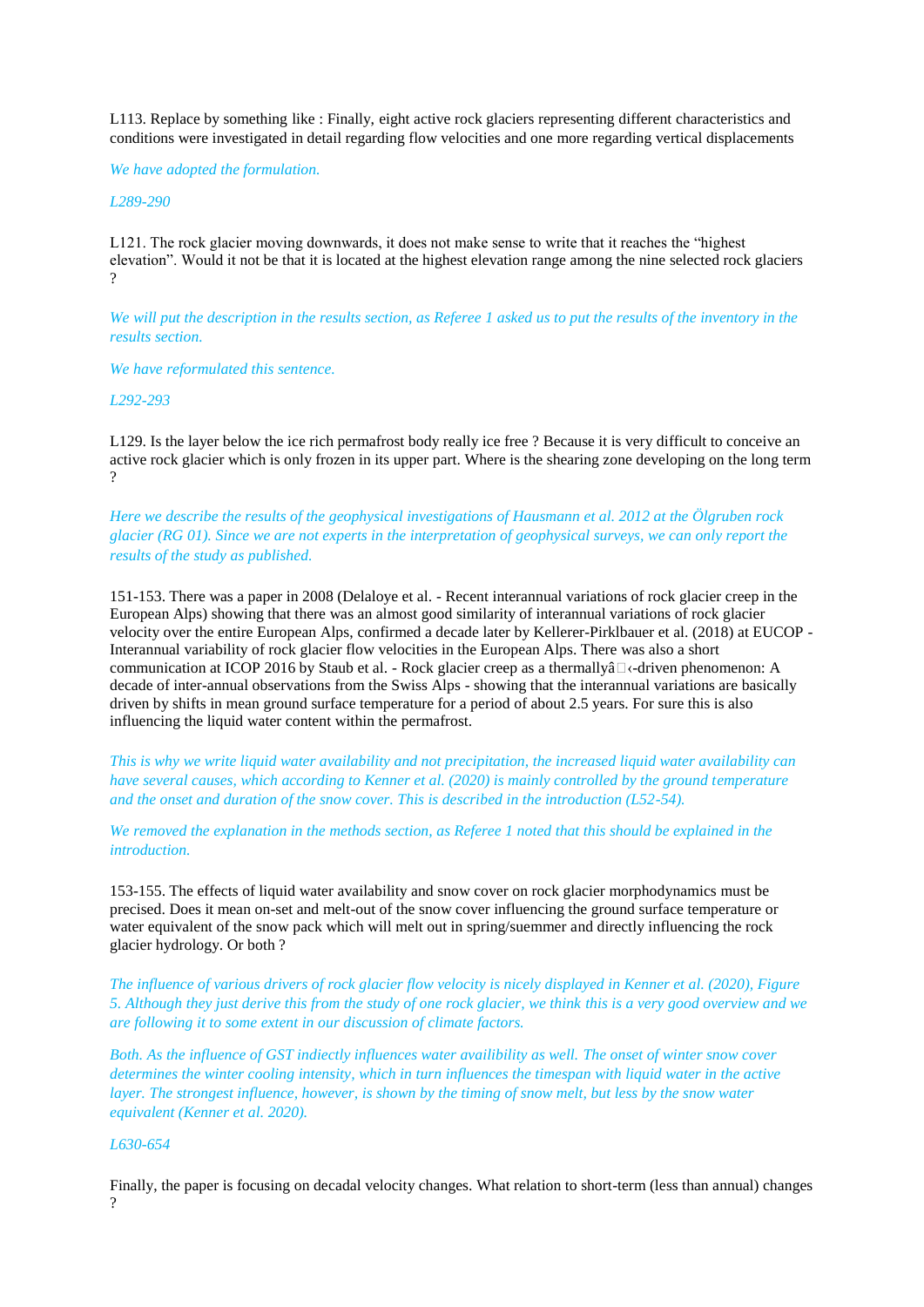*We do not know exactly to which passage this comment refers, as we are now in the method section in cronological order.* 

*We refer to findings about short-term change and their relation to decadal velocity changes in the discussion.* 

*e.g. L635-640*

L276ff. This is not a 3D displacement, but something else (the surface change normal to the surface). But what is the interest of doing so and not calculating simply the vertical displacement? What are the advantages on a rock glacier ?

*We have now replaced the analysis with a classical DoD analysis. See previous answer.* 

L323 "showed good agreement". Please, provide values, figure or table.

*Although a quantitative comparison is difficult because the time periods of the epochs differ. The results are very consistent if we consider that the epoch of the paper by Groh and Blöthe (2019) (2003-2015) includes three epochs of our study (1997 - 2006, 2006 - 2012 and 2012 - 2017).*

*The comparison is now included in the supplementary PDF in Table S 1.*

L.326 Is the stable area so stable? In principle, bedrock is more suited to be stable than a debris slope.

*We agree that bedrock can generally be considered more stable than a debris solpe. However, on bedrock, which usually has lower roughness, the errors are underestimated, especially in the image correlation analysis. Since we know the change from our surface elevation change analysis in these areas, we know that they are stable.* 

L361-363. The introductive part of the sentence could be avoided.

*We deleted the introductive part.* 

L.367. A significant trend cannot be calculated over 11 years only. What is this data meaning ? Is it a difference between the mean of the two periods or a trend in 11 years as expressed in the two previous sentences.

*The two previous sentences describe the trend over 65 years at the Obergurgl-Vent and Nauders stations. The one meant compares the increase in the mean value in the last two epochs of the study, including the Weißsee station.* 

*This sentence has been deleted due to the shortening of the description of climate factors.* 

L370. Precise what are these seasons, e.g. spring is MAM, summer JJA ?

*We have specified this in the description of the methodology (L276-277) and in the caption (Fig.12).* 

L371-372 Conditions causing heat waves in future is not the purpose of this paper looking back into the past. The sentences could be removed.

*We removed this sentence.*

L388. +152 mm in 65y. Is it a lot or not ? What is the annual value ?

*We give the mean annual precipitation value for the study period in the next sentence (931 mm/yr). In the previous sentence we give the range of trends for all the stations studied (53 mm - 241 mm). A positive trend of 152 mm in 65 years is already quite a lot in our view.* 

L393-395. This sentence about precipitation predictions could be removed (not of interest for this paper)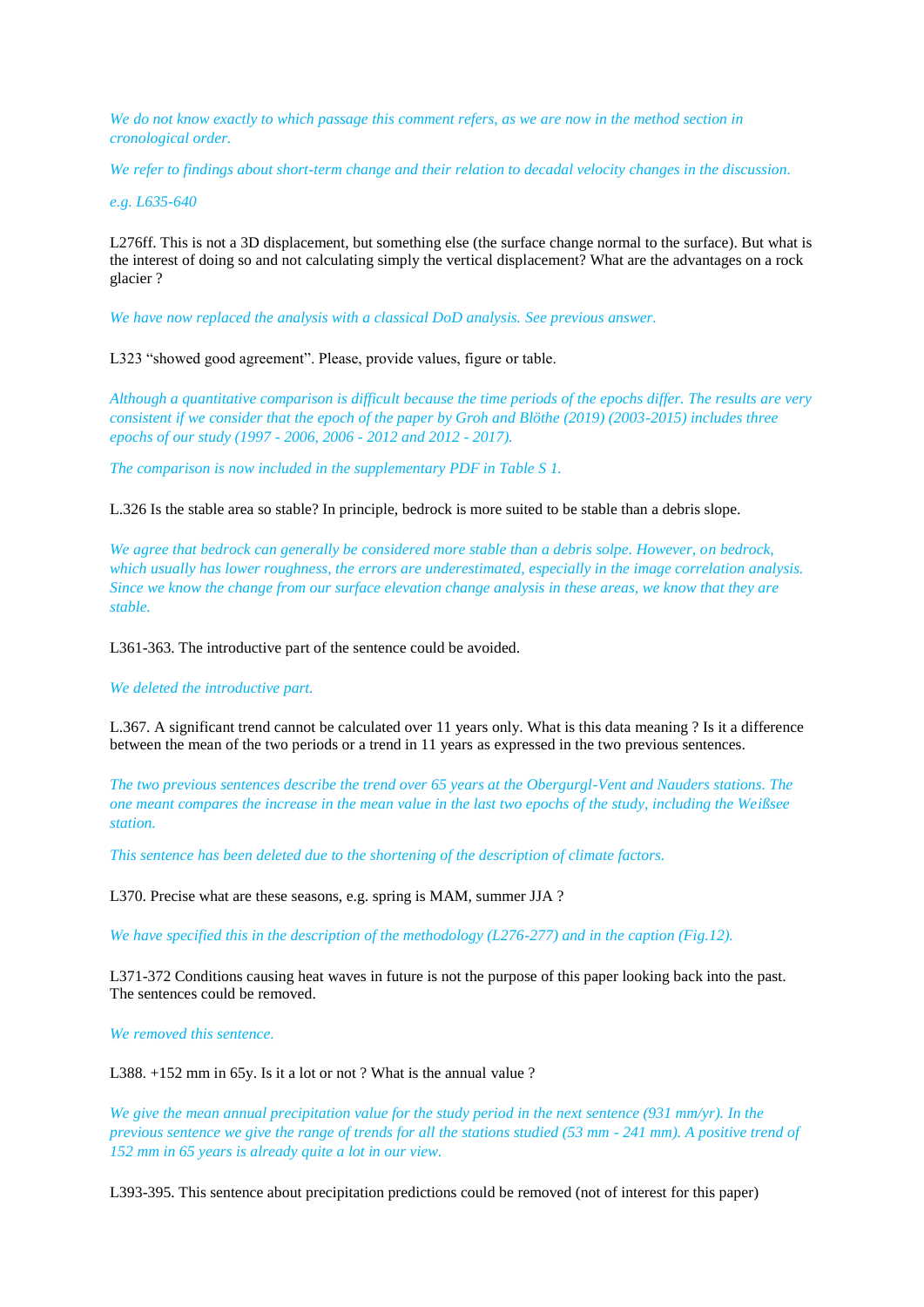### *We removed this sentence.*

L408. Snow melt trend: How much ? What are the starting dates and durations ?

*Referee 1 has noted that the small decreases in the snow parameters are not a trend. We will therefore delete the sentence. In addition, we will reanalyse the snow parameters and add the onset of a significant snow cover (>50) and the complete snow melt as parameters.* 

### *L380-389*

L420. Provided max flow values are valid for a single period or as a mean for 1953 to 2017?

*These values are for the whole period of inverstigation (1953 – 2017).* 

*We stated this in the beginning of the sentence: "For the whole period of investigation…"* 

### *L391*

L421. How is the mean value spatially calculated ? How is delimitated the area taken into consideration for the calculation ? It looks from the figures that they comprise marginal areas (with velocity close to 0) to sectors moving much faster. Why not to split into sub-areas and perform a comparative temporal analysis ? See also the definition of moving areas within the IPA Action Group Rock glacier inventories and kinematics https://www.unifr.ch/geo/geomorphology/en/research/ipa-action-group-rock-glacier/ - documents (kinematics as an optional attribute in rock glacier inventories)

*We have now applied the maximum LoD of all time slices of the respective rock glacier when calculating the mean values. In this way, areas that do not move homogeneously with the rock glacier/have values close to zero are excluded and at the same time the comparability of the mean values is preserved. In addition, we added violin plots of the flow velocities in Fig. 7. These illustrate the heterogeneity and the change of the different kinematic zones on the individual rock glaciers over time. Also, areas below the LoD are now shown in this figure. In the supplementary PDF there is a figure showing the area proportions of the rock glaciers above LoD and maximum LoD. (see general comments)*

L.421. A mean velocity of 3.5 cm/year is rising some questions about the accuracy and reliability of the results (in particular changes over time). Is such a low value significant ?

*The value mentioned represents the mean value for RG 03 in the time slice 1970-1982. In this time period, maximum movements of 1.51 m (0.089 m/yr) were measured. The revised mean value, taking into account the LoD and uncertainty, is now 0.14 m/yr ± 0.05 m/yr for this epoch and rock glacier.* 

*This has been described and changed in the text, and a table with all mean values can be found in the supplementary PDF of the study. (Table S 1)*

L424. One should note that the period 1997-2006 is marked by the peak of 2000-01 (described for instance by Ikeda et al. 2003 - Rapidly moving small rockglacier at the lower limit of the mountain permafrost belt… - and 2008 - Fast deformation of perennially frozen debris in a warm rock glacier…) and the famous 2003-04 peak (e.g. Delaloye et al. 2008), The period 2012-2017 is embedding the extreme peak of 2015 (e.g. Kellerer-Pirklbauer et al. 2018, PERMOS 2019), whereas the period 2006-2012 contains no peak of activity.

L431. 2006 is often a low, the period with the lowerst velocity recorded since 2000 (e.g. PERMOS). More generally the sentence is difficult to understand unambiguously. L431-433. You could refer to Delaloye et al. 2008 for the low in 2006 in the European Alps and to PERMOS 2019 for the description of the entire period.

*We describe the annual acceleration and deceleration peaks measured in the section "Possible implications of changes in external forcing for rock glacier flow velocities."*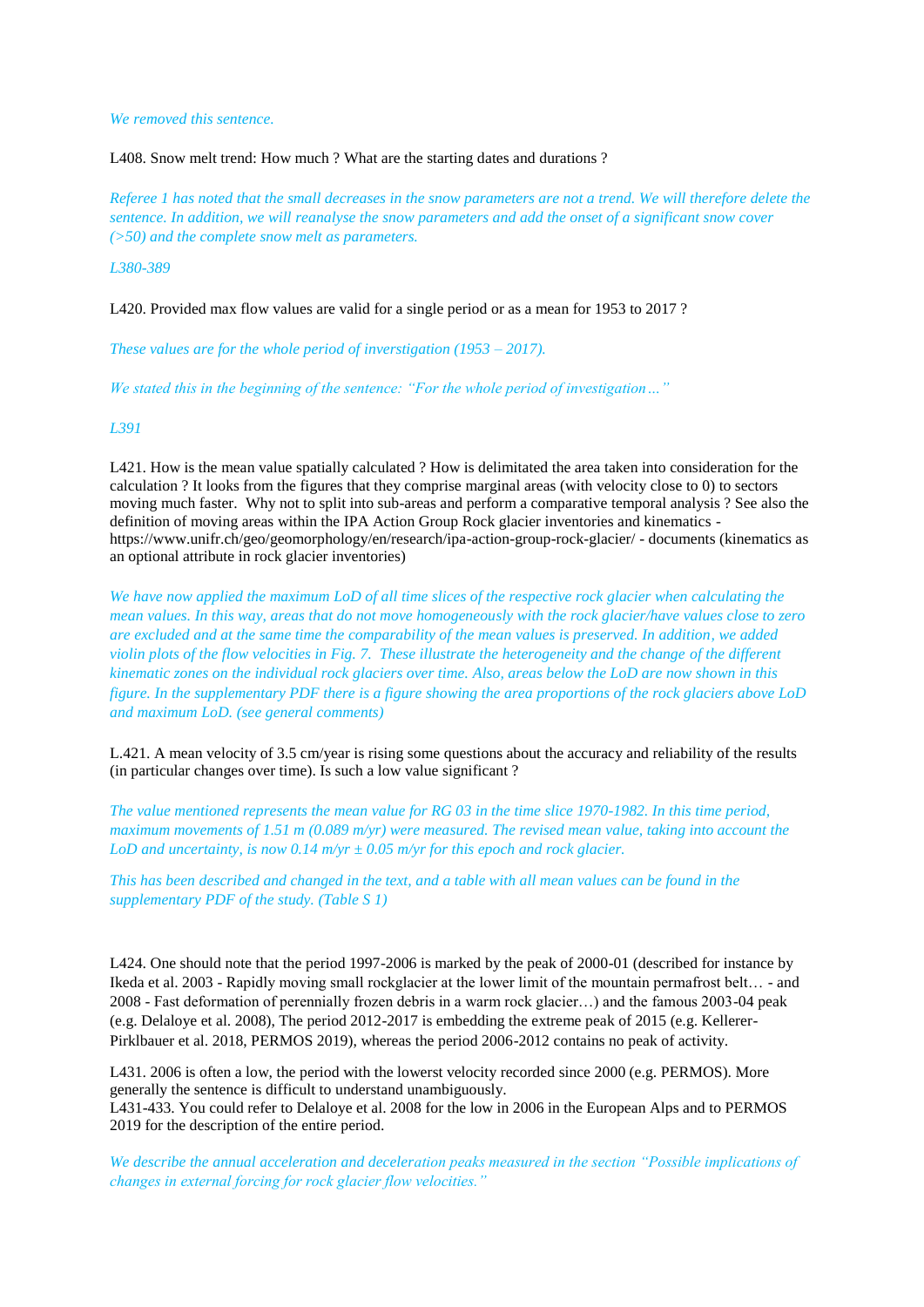### *e.g. L601-603; L639-644*

L434. RG 04 : A detailed spatial analysis (of the morphodynamics) is necessary, with the help of (time-lapsed) maps. It should be the same for the other rock glaciers.

*Referees 1 and 2 have requested that the detailed analyses of the individual rock glaciers be greatly shortened and that we rather focus on general similarities and differences in the revised version. But we will describe the general trends, simialrities and differernces of the spatial development. The development of the individual rock glaciers can then be examined by the reader in the flow velocity maps and newly added violin plots.* 

L435-7. "Many studies mentioned periods of slight decrease or constant flow velocities following the strong acceleration in the 1990s". Not really. This is mostly related to the deceleration drop in 2005-06. Read the related papers (already mentioned earlier), and in particular the PERMOS reports.

*We have deleted this sentance and describe the annual acceleration and deceleration peaks as previously described.* 

L437-9. There are various examples of recent deceleration (or absence of acceleration), particularly in the Swiss Alps (e.g. Aget – see PERMOS 2019 – or Dirru – see Delaloye et al. 2013 – Rapidly moving rock glaciers…- Cicoira et al. 2019 - Water controls the seasonal rhythm of rock glacier flow – and Kummert et al. (under final review in ESPL) Pluri-decadal evolution of rock glaciers surface velocity and its impact on sediment export rates towards high alpine torrents). Probably Val Sassa and Val dal'Acqua rock glaciers in the Swiss national park have done so, but on a longer term since the end of the LIA (e.g. when comparing Chaix 1923 https://www.persee.fr/docAsPDF/globe\_0398-3412\_1923\_num\_62\_1\_5609.pdf - p.11 and more recent measurements ba the National parc -

https://www.parcs.ch/snp/pdf\_public/2016/33398\_20160921\_121930\_Sassa\_Aqua\_Bericht\_2012.pdf, the movement rate appears to have been divided by 20 along the last century) . There are also some examples in Roer's PhD (2005). See Roer et al. 2005 - Rockglacier acceleration in the Turtmann valley (Swiss Alps): Probable controls

*Since RG04 shows rather constant velocities, considering the uncertainties, we have deleted this statement. However, the development of the flow velocities of the above-mentioned studies are mentioned in the revised discussion.* 

*e.g. L536-539; L553-555*

What is the mean velocity of RG04 ? This must be given. What is the uncertainty of the values.

*The revised mean values range from 0.12 m/yr ± 0.03 (2012-2017) to 0.14 m/yr ± 0.07m/yr (1997 -2006).* 

*All mean values are included in Table S 1 of the supplementary PDF.*

L452 (and others around). Why to be so precise in the values, taking into account their uncertainty?

*We reduced the value by a maximum of two decimal places and also indicate the uncertainty when giving the values.* 

L.451-453. Increase of the 2012-2017 velocity in comparison to which period ? Note that a pluri-decadal acceleration by a factor 2 to 10 has been observed in the Swiss Alps as well (PERMOS 2019 or other related documentation), e.g. Gemmi/Furggentälti, Grosses Gufer, Tsarmine.

*Compared to the epoch 1953/54-1970/71. We write this in the introductory sentence to this chapter.* 

*L419*

*We included the PERMOS report and relativise the statement to: "…one of the highest relative changes in flow velocity compared to other studies."* 

*L559-561*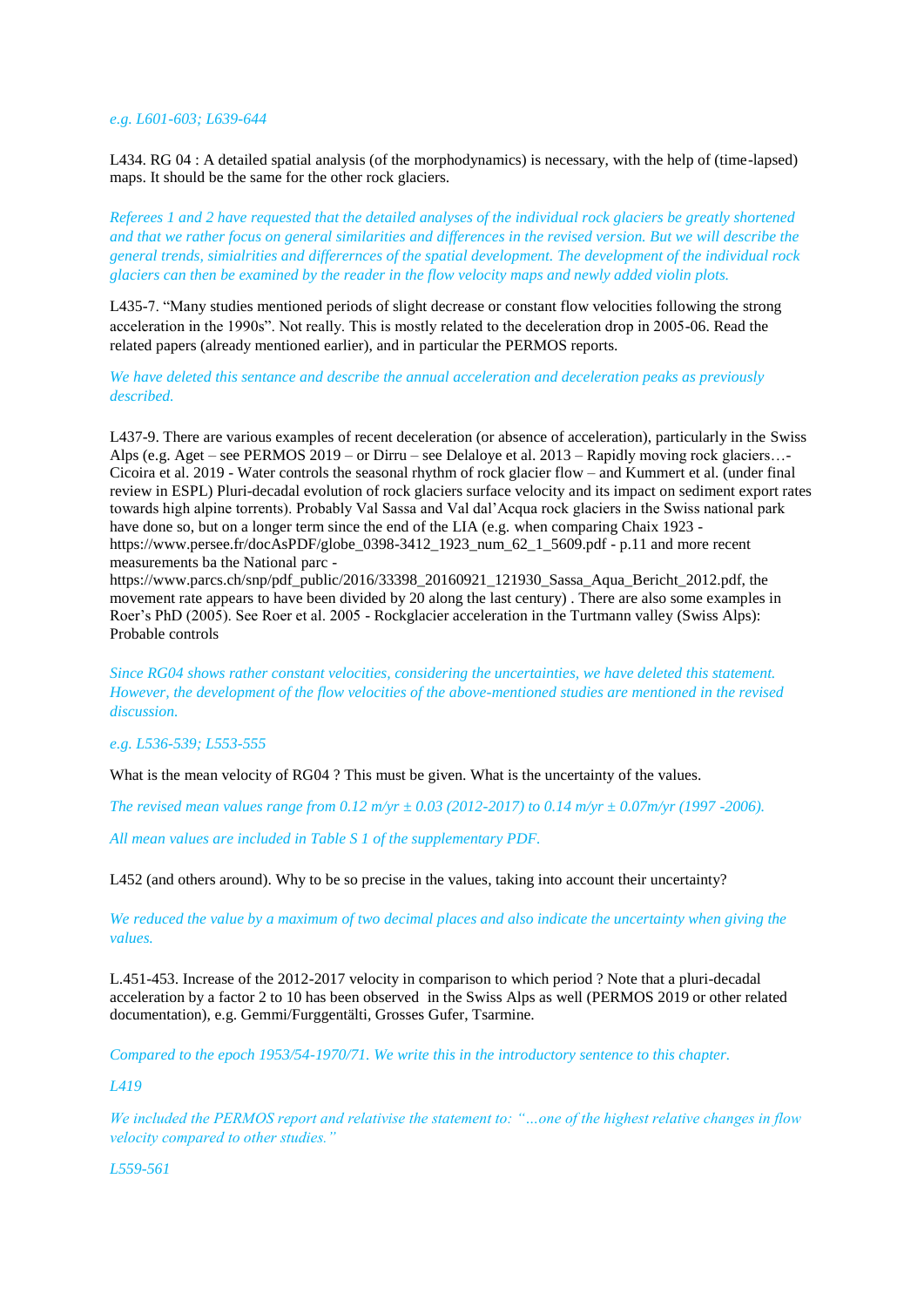L.453-454. About rock glacier destabilization, see also Delaloye et al. 2013, Eriksen et al. 2018, Marcer et al. 2019 (already mentioned earlier in this review) and Marcer et al. 2020 - Investigating the slope failures at the Lou rock glacier front…

*We added Marcer et al. 2021 when referring to rock glacier destabilisation.* 

### *e.g. L540-541*

L.456-458. Agreed, but this must come in the discussion part and must be explain in details (provide maps/topographical profiles, etc.)

*As this is not a case study of a single rock glacier, we will only give hypothetical explanations in the discussion, as a precise analysis of the causal factors of all rock glaciers would go far beyond the scope of this paper.* 

L.459. "The relative changes regarding the remaining rock glaciers ranges between 23.45% and 271.87%" is a huge difference ! 23% means about constant velocity and 271% an acceleration by a factor close to 4 ! This is not the same behavior.

*We do not state that the behaviour is the same, but only present the range of values that the other rock glaciers show.* 

*We emphasised the big difference and the resulting diversity of behaviour.* 

# *L424-425*

L.459-460. I don't understand the sense of the sentence… If you remove RG04, because it has a very low slope, then one could say that higher elevated rock glaciers (in the set) are steeper, but not that they change their relative flow velocity to a greater extent. If they do so, this is then because of their elevation (and eventually thermal state/structure) or steepness ?

*We removed this sentence as referee 1 has noted that this statement is not valid due to the small sample size.* 

L.463. What are these "topographic factors" ?

*Here we mean the topographical factors listed in Table 4 (exposition, slope, elevation).* 

*We have deleted this sentence because of the shortening and restructuring of the manuscript.* 

L.464. "On rock glaciers RG 01 and RG 08, higher flow velocities have been measured between 1953/54 and 1970/71 compared to the subsequent periods". Be more precise. What are the subsequent periods ?

Agree... but there was then an increase since the 1990s.

*By the following epochs we mean the epochs 1970/71 - 1982 and 1982 – 1997 for RG 01. Regarding RG 08, the highest maximum flow velocities (by manual mapping) of the entire study period were measured between 1953 and 1970.* 

*We precised this.* 

### *L426-430*

L474-476. "These peaks might not be found on the other rock glaciers due to superimposing effects over the long time steps and indicate a slightly different sensitivity, response or response time of individual rock glaciers to intra-annual, inter-annual or multi-annual fluctuations in external forcing parameters." Obscure sentence, which must be either precised, or removed.

# *We have deleted the sentence in this form.*

L476. "the three investigated rock glaciers". Which ones ? There were only two mentioned at the beginning of the paragraph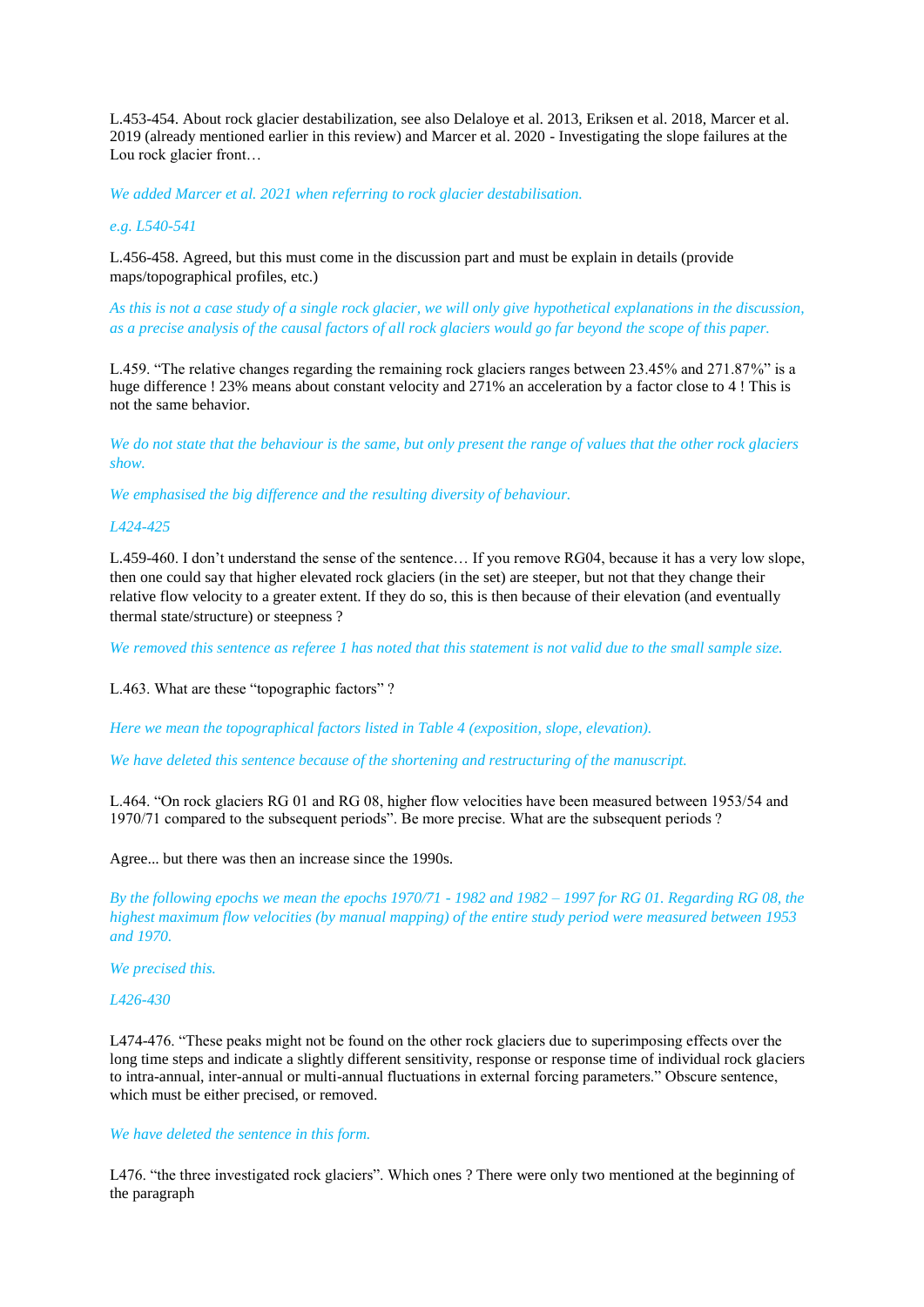### *It must say two.*

*Due to the rewriting of the manuscript, this sentence was deleted.*

L474. "differing substantially in the other characteristics measured". I do not understand.

*Here we wanted to express that the rock glaciers are the two with the lowest elevation, but differ in size, slope, exposure....* 

*Due to the rewriting of the manuscript, this sentence was deleted.*

L479. « higher error ». To be precised.

*The mean error for the 1997-2006 epoch is 0.08 m/yr. In comparison, it is 0.02 m/yr for the 2012-2017 epoch.* 

*We present this in chapter 5.2 and specified it here.*

*L430* 

L481-2. "analyzed for altitudinal zones of 20 meter ». Why to do so ? And not comparing central to marginal zones, or else ?

*We have omitted the analysis of altitudinal zones in the revised version.* 

L482-4. "rock glaciers do not move uniformly, but have zones with higher and lower flow velocities". It must come at the beginning... and frame the velocity analysis of the previous sections.

*We have drawn attention to the heterogeneity in the text (L431-441). This is also evident from the maps of flow velocities and the violin plots (Fig.7).* 

L484-5. in the terminal section of the rock glacier ? In the front would mean in the frontal (talus) slope.

*We have replaced front with terminal section throughout the text when referring to the terminal section.* 

L489. Relative instead of « percentage »

#### *We corrected this.*

L491-2. "This could point to the fact that from 2006 to 2017 higher elevated rock glaciers enter an unstable state as a reaction of changes in the external forcing". This is a very tricky interpretation, which in any case must be moved to the discussion section.

*We have omitted this interpretation in the revised discussion.* 

L493. There is no lag to permafrost temperature. What temperature is talked about ? L.494. "temperature limits or similar". I do not understand. L.494. Time lack or time lag ?

*We have omitted this interpretation in the revised discussion.* 

L500. Figure 5. Great figure… if made larger. This is obvious here that most rock glaciers are not moving uniformly both in space and time. The multi-decadal kinematic analysis must imperatively be conducted on rock glacier sub-areas separately.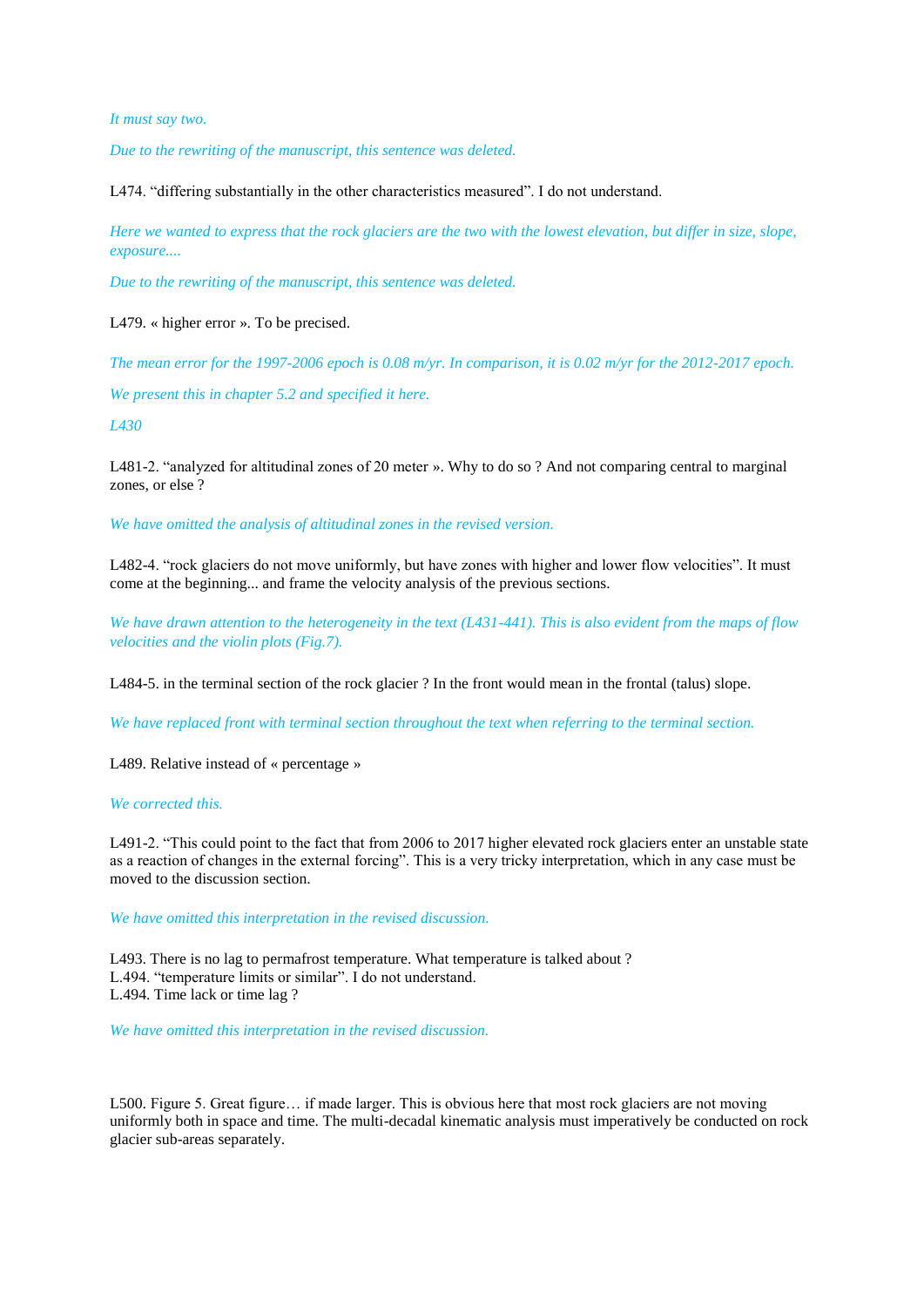*In our study, we do not claim that they move uniformly. In the newly calculated mean values, we exclude areas with flow velocities close to zero. We argue that the heterogeneity is clearly shown in the velocity maps and the violin plots (Fig 7).* 

### Unit of the color scale ?

*The unit of the color scale is m/yr and is given in the figure caption.*

*Fig. 7*

L.501. Section 4.4 is mostly an hypothetical discussion, not results.

*In the revised version, we have clearly separated results and discussion and supported them more systematically with literature.* 

# *L573-654*

L579. Figure 7. Never start a chapter with a figure. Moreover, I don't understand what is this 3D displacement. Is it the vertical shift at fixed locations ?

*Admittedly, 3D displacment is not the correct term. The method is outlined in Figure A1. It is an established method to calculate the changes between two point clouds. It is commonly known as M3C2 (c.f. Lague et al. 2013). Since we did not use the M3C2 algorithm implemented in CloudCompare, but rather followed Fey and Wichmann (2017) and calculated this in SAGA LIS, we do not call the procedure M3C2, although it is very similar.* 

*As described above, we worked with DoDs in the revised version. Tests have shown that this will hardly change the results, but we think it will make the results more accessible and easier to compare with other studies.* 

L582. "0.031". Unit ? How is such a value calculated ? What is then its meaning for the rock glacier geometry change ?

*This is the mean surface elevation change of the rock glacier. The unit is m/yr. Since the analysis was recalculated with DoDs, the value has also changed slightly. The overview for all rock glaciers is now shown in an additional figure (Fig. 9).* 

L592. This is not a mass balance, as the value looks not to be computed over the entire landform, which is also changing in geometry.

L608. Figure 8. How is this calculated ? How to take into account the geometry change ? The quality of the figure is poor (labels are much too large for instance).

*The values were calculated over the entire rock glacier, by gridding the point cloud based surfaces elevation changes, only snow patches were excluded. What is true, however, is that the calculation of the volume from the point cloud is not quite trivial.* 

*We replaced the volume calculation with a classic DoD volume calculation and improved the associated figure (Fig. 8, 9 and 10). In addition, we have noted that due to the necessary masking of the snow, in many cases it is not possible to speak of a mass balance in the stricter sense.* 

### *L670-672*

L614-5. This is a setting, not a result. This should come before any kinematic (or morphodynamic) analysis. In addition, the aspect is for sure very different as well. What about the connection to the upslope unit ?

*We have now described the rock glacier characteristics at the beginning of the results section (L289-306). Furthermore, in the revised version, we have included the connection with the upslope unit both in the description of the results (Sect.5.5) and in the discussion (Sect.6.5).*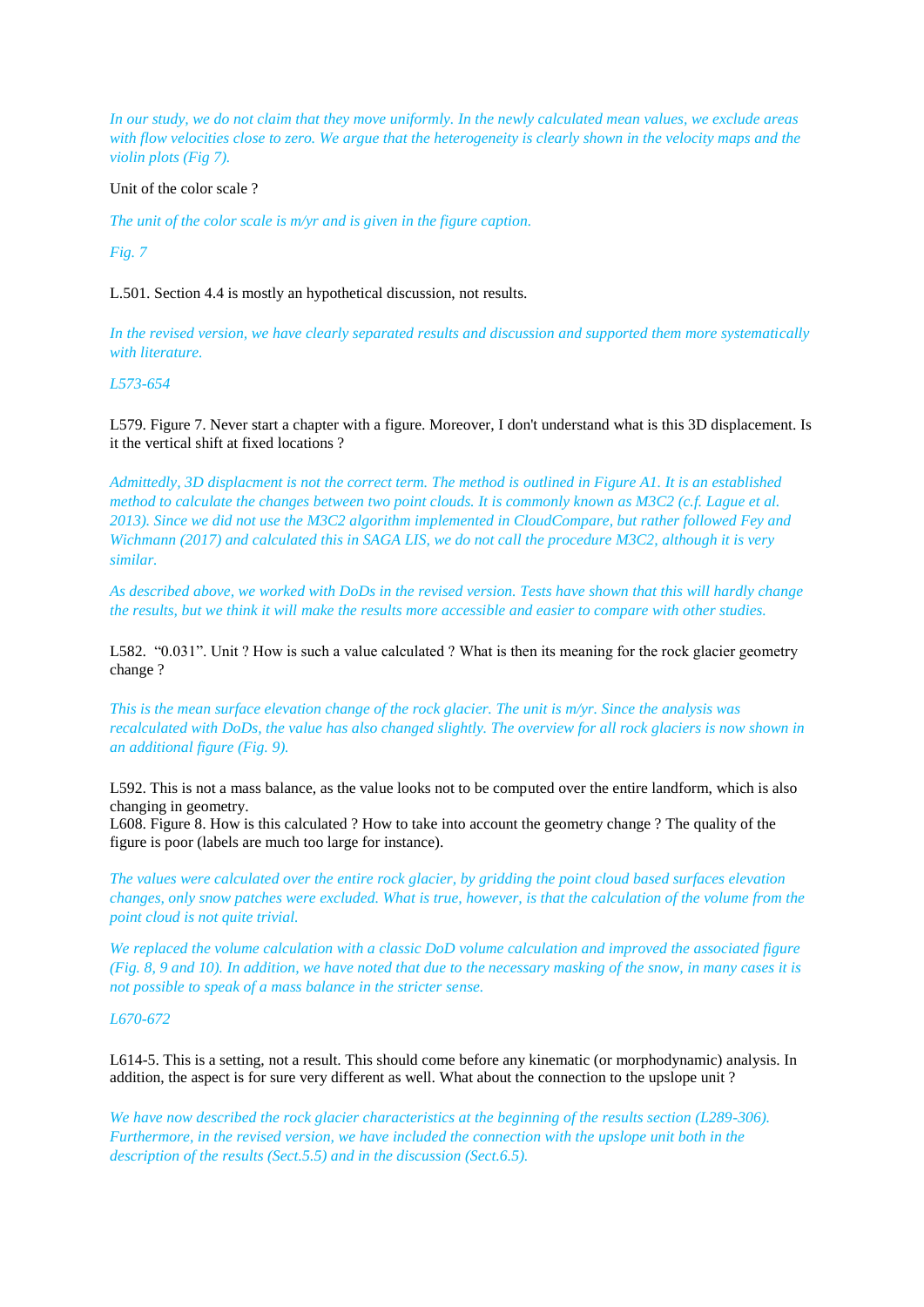L616. "These changes are mostly spatially clustered, but in some cases they also show a clear temporal clustering". I guess, this is what is explained in the next paragraphs? If not, please do so.

*We have reformulated and restructured the entire paragraph on surface elevation changes.* 

L.618. "Overall, the picture already described for the general trends is confirmed." That is.. ? What is this picture ? What are the general trends ?

*We have moved and reformulated this part.* 

*L499-504*

L620 (and elsewhere). Avoid all "clear" and "when looking"... You have to show/express for the reader what is so "clear" "when looking", but not let him figure out.

*We have taken this comment into account in the revision and have now largely avoided these formulations.* 

L621. "Therefore, the characteristic topography for rock glaciers is formed". I do not understand.

*Dieser teil ist jetzt in der diskussion der surface elevation changes zu finden und wurde deultich umformoliert und prezesiert.* 

### *L676-679*

L622. "or the rock glacier advances". It does. It has been shown before. But how is this scattering looking like ?

*We reformulated this.* 

### *L676-679*

L622. « changes in activity ». Activity in what ? A vertical displacement is in particular the sum of the downslope movement of the rock glacier, the strain pattern (compression/extension), aggradation/melt of excess ice. If the flow rate of the rock glacier is increasing, the related component of the vertical movement is increasing proportionally.

*Activity is the wrong term in this context. Here we wanted to express that the patterns and magnitude of negative and positive changes are changing spatially and temporally. We will rephrase this.* 

*We now describe this in the discussion of surface elevation changes.* 

# *L673-682*

L625. "inactive". The activity must be related to the flow rate, not the vertical movement.

*In the revised version, when we use active and inactive, we only refer to the flow rates.*

L627. "show hardly any 3D displacements » Is it not a question of scale ? More generally, what about the uncertainty ?

*We address this in the description of the results (L454-463) and present it in Fig. 9. The uncertainties of the analysis were determined according to Anderson (2019) and are also included in Fig. 9 and in the text. In the supplementary PDF, all numerical values are listed in Table S 2.*

# L628. Where to look at on the figure ?

*This is clearly shown in Figure 9 by the surface elevation changes and is further explained and detailed in the revised text (Sect. 5.5)*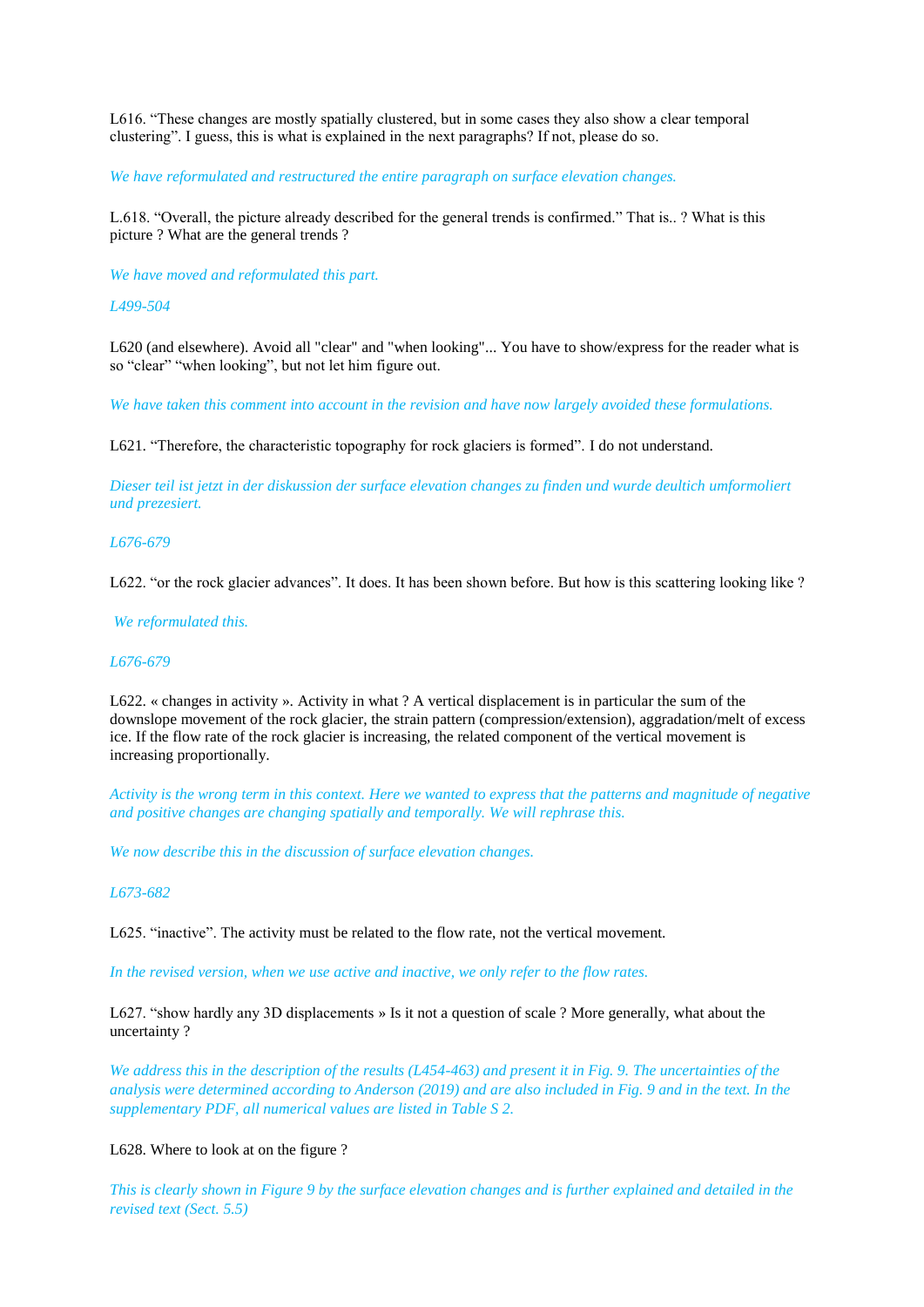L628 "Here". Where ?

*The description of the results and the discussion has been completely restructured and reformulated so that it should now be made clearer.* 

L629. What are these active and inactive areas ? I guess the terminology is inappropriate.

*Yes, the therminology is not correct in this case. We mean areas with higher and lower changes in the surace elevation change.* 

*We have taken this into account in the restructuring and reformulation of the results and discussion section.* 

L629. "eleveation dependency". Absolute or relative to the rock glacier extent?

*We have omitted the anlysis of the altitudinal zones in the revised version, as this should be shortened.* 

"Looking" at the figures, it becomes obvious that aggradation has frequently occurred at the front, whereas subsidence is systematic in the rooting zone, no ?

*If one considers all time periods and rock glaciers, we believe that this requires a more differentiated interpretation.* 

*We give a detailed interpretation of the surface elevation changes in the discussion in the revised version (Sect 6.5).*

L632. "show very clear activity in subsidence". How much, please ?

*This can now be seen in Fig. 9. Furthermore, we give values in the text wherever necessary. An overview of the values of all rock glaciers and epochs, including their uncertainty, is included in the supplimantary PDF.* 

L.635ff. Figure ? Where to see that ? Could it be else (than what has been observed) ? How is a null or a positive balance possible ? There should be a feeding of the rock glacier, which is equaling or exceeding the melt of excess ice at the front. For most rock glaciers, it cannot be reached because the motion rate is too fast (should be only a couple of cm/year maximally for most landforms) or there is no connection with any active feeding mechanism (for all glacier forefield-connected rock glaciers or when a small glacier occupied the rock glacier rooting zone during the Little Ice Age, what should be the case for most rock glaciers of concern by this study).

The methodology to calculate the volume balance must be explained, as well as its limitations and uncertainties.

*In the revised analysis, only in the case of RG05, epoch 1953-1970 is the value above zero when uncertainty is taken into account. This could be explained by the fact that the glacier is surrounded on both sides by steep slopes that deposit avalanches and avalanche debris.* 

*The methodology is explained in Sect. 4.4, uncertainties and errors are explained in Sect. 5.2 and limitations due to snow cover are mentions and discussed in Sect. 6.5*

A volume balance cannot be calculated for a rock glacier unit, which is not entirely covered by the data.

*The data cover the entire area of the rock glacier, although snow lies on the surface of the rock glacier in some small areas, as this would lead to bias in the results, the areas in which snow lies in one epoch were excluded for all epochs.* 

*We state this in the description of the methodology (Sect. 4.4) and also note it in the discussion of the results (Sect. 6.5).* 

L637-8. Provide figure.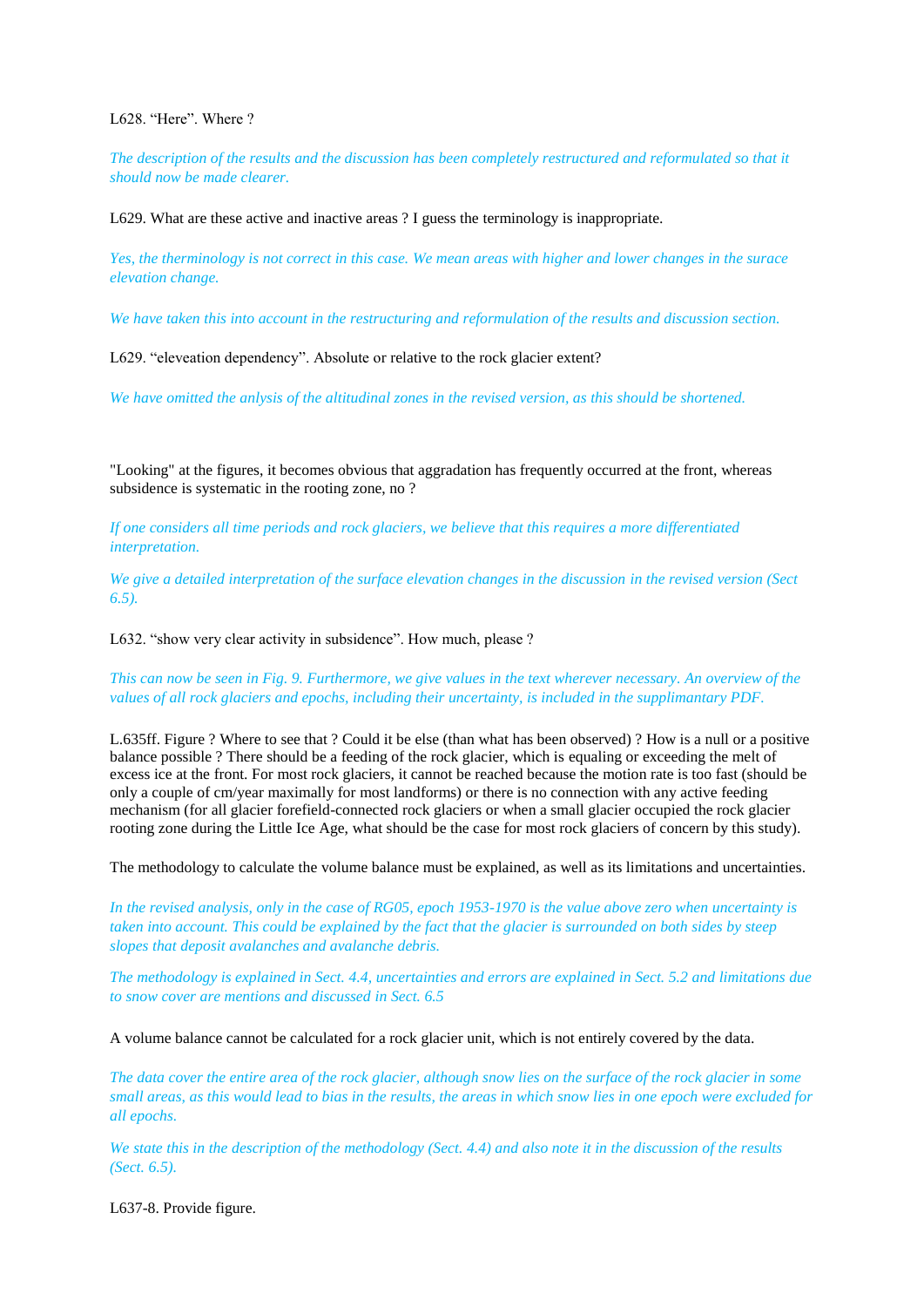*We refer to figure 9. In the revised version, we present the changes in more detail and in a more differentiated way (Sect. 5.5).*

L650. Figure 9. The figure is very interesting, but too complicated, too small, and almost impossible to read

*We have completely revised the illustration, omitted the diagrams and thus improved the readability.* 

*Fig. 10*

L657. Provide illustration, map, figure.

*As all referees are in favour of shortening the whole paper and referees 1 & 2 suggested that we delet the chapter on special cases.*

*Therefore, we discuss the rock glaciers that show a distinctive development only briefly in Sect. 6.2 "Atypical development of flow velocities".*

L660. What about local loading (by displaced debris) ?

*We have taken the comment into account in Sect. 6.5 "Interpretation and implications of surface elevation changes".* 

L664. Provide values !

*The values can be extracted from Figure 9 in the publication. As described above, the values of all rock glaciers are now included in the supplementary PDF of the paper.* 

L665. But most rock glaciers in the European Alps accelerated since the 1990s ! Why to state here specifically that "a strong increase in flow velocity was measured since 1997, which makes a delayed reaction of the rock glacier to the road construction 17 years before very likely". This is tricky and even false (i.e. no specific reaction).

*We have omitted this interpretation in the revised version and only briefly refer to the unusual change in the pattern of flow velocities in the description of the results.* 

*L432-433*

L.667. "It is known". Add reference(s)

*This section was deleted during the revision of the results and discussion section.* 

L667. "both factors". Which factors ?

*This section was deleted during the revision of the results and discussion section.* 

L669. Slope, altitude and ice occurrence are not an internal forcing. They are almost not changing over time. The ice/water content ratio does it.

*This section was deleted during the revision of the results and discussion section.* 

L669. "It is evident". ???

*This section was deleted during the revision of the results and discussion section. We address this in the revised discussion.* 

*L687-700 and L550-551*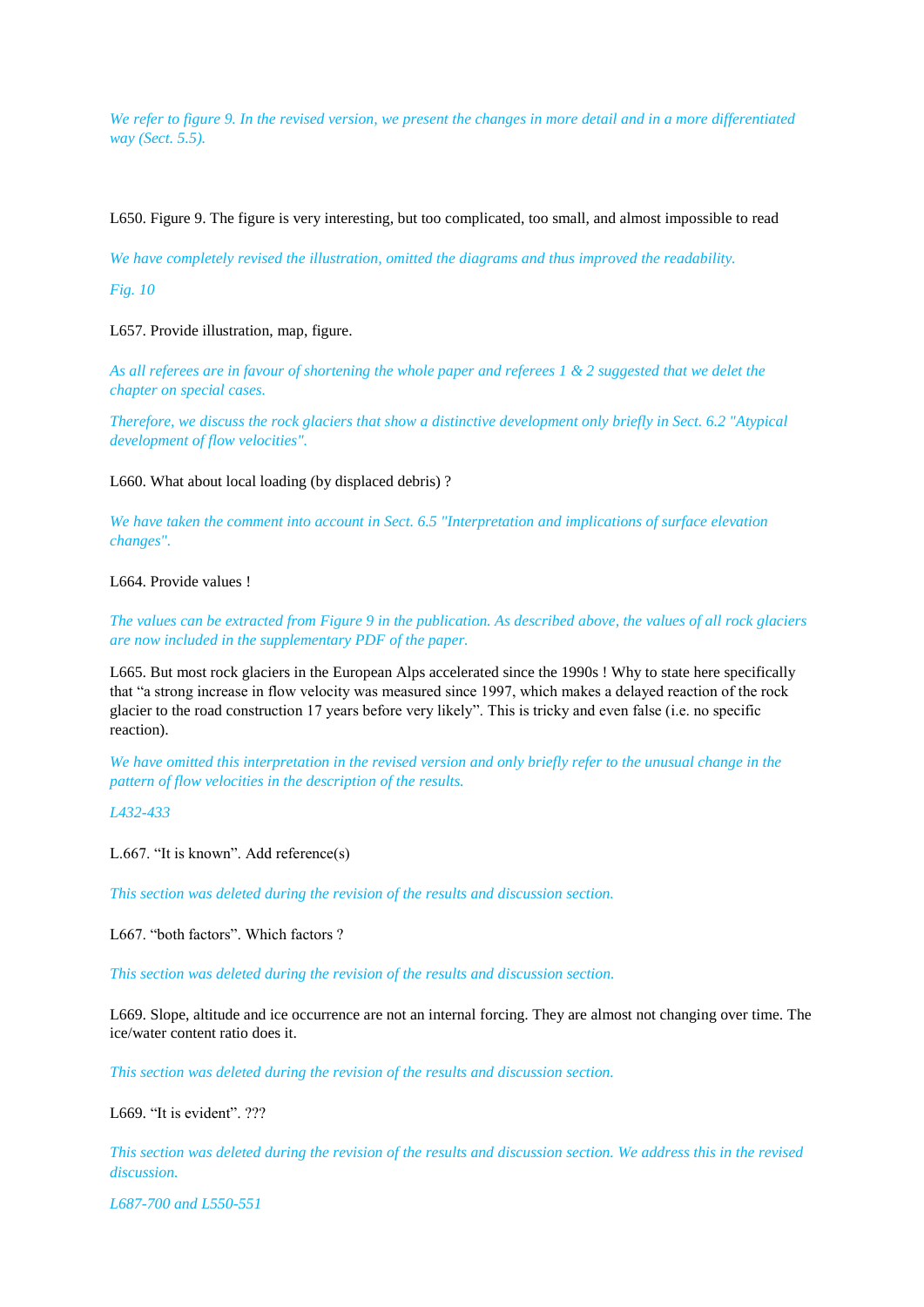L690. Thermokarst lakes "become a more common feature on rock glaciers due to warming and degradation of permafrost ». But there are not so frequent ! And only where massive (glacier) ice is embedded in the rock glacier.

*We agree with his comment. Since we have omitted the part about the special cases, no statement is made about the possible development of the thermokarst lakes.* 

L.693. "shifted its location". Or evolved in size and location consecutively to rapid ice melt at its margins.

*Since we have omitted the chapter on special cases, the development of the thermokarst lake on RG06 is not discussed. A map showing the development of the lake is included in the supplementary PDF.* 

L705ff. This section must be heavily synthetized. See also comments on vertical movement in 4.x.x. Has not been reviewed, because the 3D displacement is somehow an obscure concept to me in this paper.

*As we have restructured, rewritten and shortened the results section, this section has also been shortened, restructured and rewritten.* 

Figure 10 looks very interesting, whereas it should be adapted to rock glacier sub-areas. The insert in the upper right is not fully necessary.

*We have removed the insert and carried out the analysis on sub-areas. (Fig. 11 and Sect. 5.6)*

Table A1:

Elevation: I've tried to identify the rock glaciers on Google Earth. I don't know how these elevations have been determined, what do they represent. In particular, the max elevation appears to be often exaggerated.

*The supplementary section now contains a .kmz file with the locations of the investigated rock glaciers.* 

*The elevations were calculated from our ALS dataset from 2017. This is available in the coordinate system ETRS89 / UTM zone 32N (EPSG:25832). In this coordinate system the ellipsoid GRS 1980 is used, so the elevations are m above GRS 1980. Google Earth uses the WGS 84 / Pseudo-Mercator (EPSG:3857) coordinate system. This uses the ellipsoid WGS 84, which may be the reason for inconsistencies.* 

Connection to the upslope unit : Reference and abbreviations ?

*The classification was done according to the IPA Action Group: Rock glacier inventories and kinematics - Baseline Concepts Inventorying Rock Glaciers as described in the text.* 

### *L168-170*

*We have defined the abbreviations in the text.* 

# *L304-305*

RG 01 : I would say GFC for the main unit.

*We agree. However, one lobe is also TC, so kept this but change the order.* 

RG 03: GFC. There is no glacier in connection with the rock glacier at present.

*We agree. We changed this.* 

RG 04: GFC. There is no glacier in connection with the rock glacier at present.

*We agree. We changed this.*